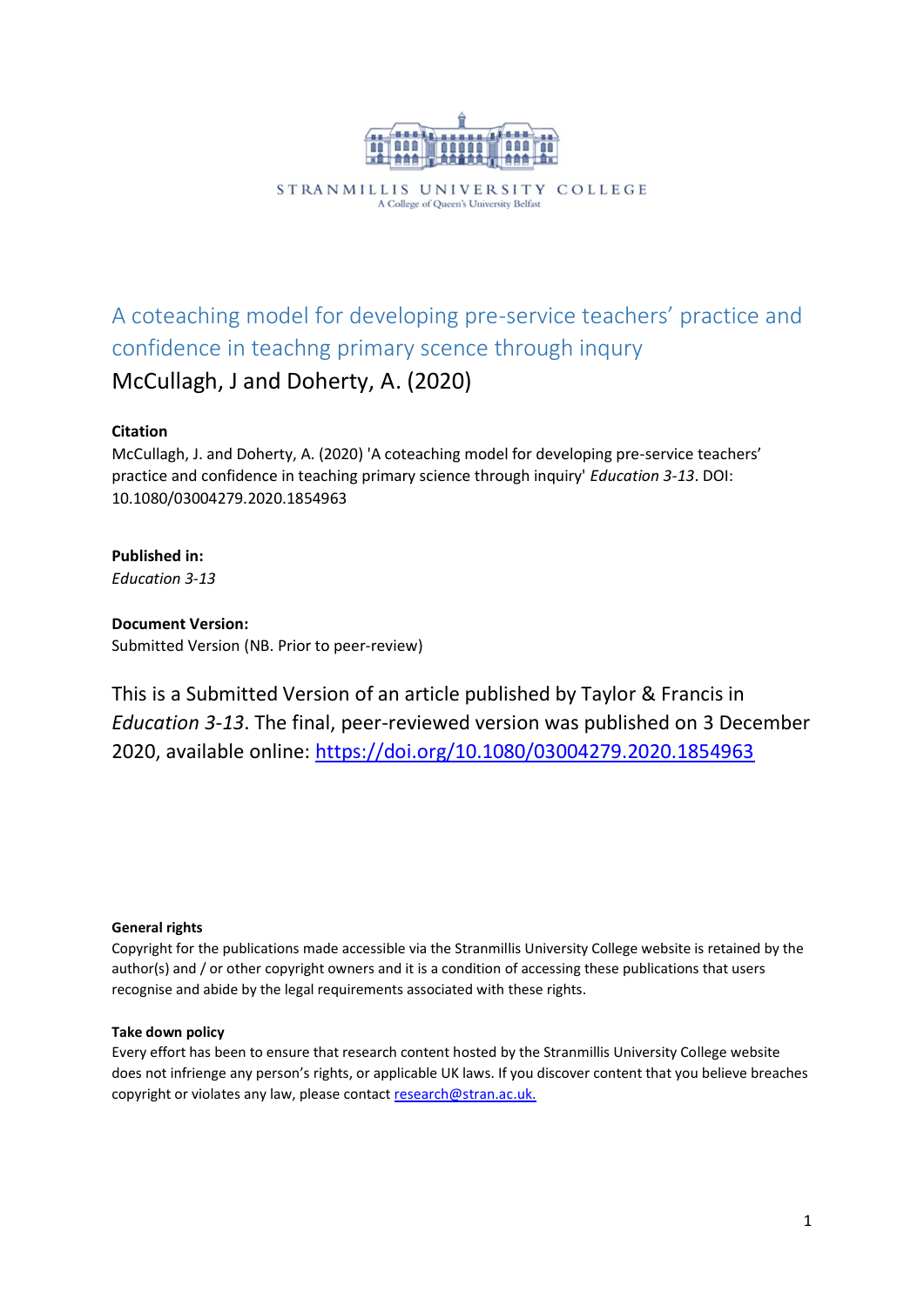**A coteaching model for developing pre-service teachers' practice and confidence in teaching primary science through inquiry** 

#### **Abstract**

Teaching primary science through inquiry offers a number of benefits including developing pupils' science skills, progressing thinking skills and personal capabilities, and making science relevant to children's everyday experience. Ensuring that pre-service teachers (PSTs) are fully confident and competent in teaching inquiry-based science (IBS) however presents a number of challenges to initial teacher educators as teaching through inquiry calls for a high level of competence in classroom practice and an understanding of science concepts and theory. Opportunities to observe or teach IBS lessons during school experience are often limited thereby preventing PSTs acquiring personal experience of planning, teaching and evaluating inquiry-based lessons. This paper presents a model for coteaching where PSTs, initially, teach alongside peers before progressing to teaching with in-service teachers. Feedback from PSTs' written and oral evaluations indicate that the model is effective at developing their confidence and competence at each stage of their learning journey. We propose a sociocultural interpretation suggesting that coteaching addresses the cognitive and affective needs of PSTs and point to the valuable contribution which coteaching offers to all phases of science teacher education.

#### **Key Words:**

Coteaching: Inquiry-based science: Collaboration: Sociocultural: Practice.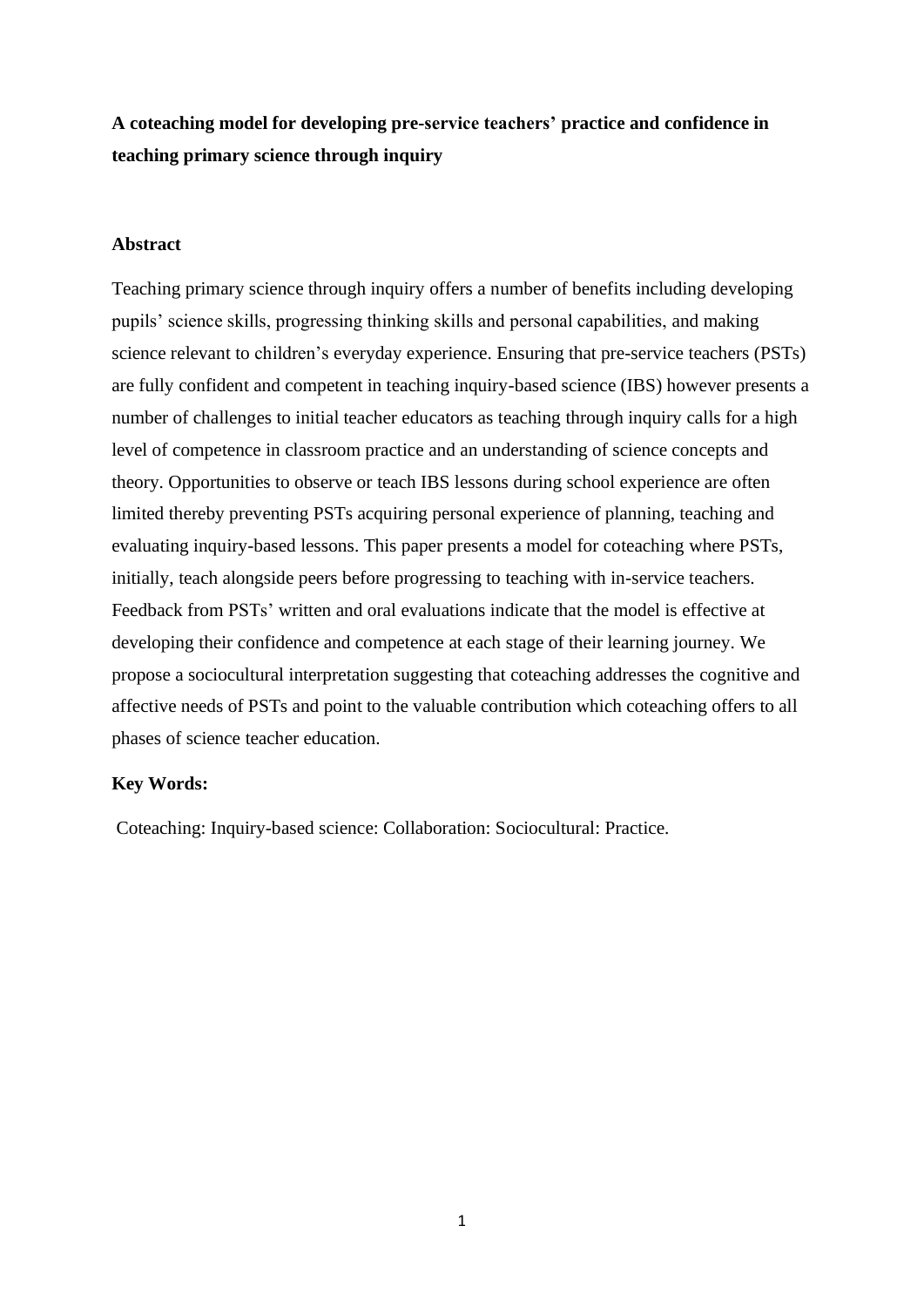#### **The importance of inquiry within the science curriculum**

Developing the scientific literacy of primary school pupils is more important than ever given the current Covid-19 global pandemic and the existential threat posed by the unfolding climate emergency. The rationale founded on the value of science education to both the individual and society has never been sounder in an age where sustainable lifestyle choices and compliance with public health advice are essential for the survival of one and all. Furthermore, living in the era of 'fake news' where evidence and the opinion of experts are often treated with suspicion, possessing a critical faculty and the ability to think scientifically is also important.

The study of science should therefore involve much more than simply the understanding of facts. The Royal Society (2010) proposes that teaching which prioritises the development of science and research skills increases scientific literacy and provides the stretch and challenge required to engage the scientists of the future. Furthermore, the Confederation of British Industry (CBI) recommend (2015) that science should be introduced at primary level in order to nurture pupils' interest from an early age. Harlen (2014) identifies how an inquiry based approach is naturally aligned to how children learn by enabling them to use their own ideas to make sense of new events and phenomena. The benefits of an inquiry-orientated approach to learning, brings benefits beyond science education. The curiosity and sense of purpose established by an aptly crafted inquiry activity provide the engagement and motivation for even the youngest of learners to begin to learn about learning (Harlen 2011). Within the rubric of inquiry it is the engagement with activities and tasks, which develops pupils' skills. Furthermore, these tasks provide a context and a personal experience on which to reflect on the goals of the activities, discuss progress and consider other's opinions and feedback. This metacognitive thinking allows for greater personal independence and learner autonomy. Inquiry-based science lessons also provide opportunities for the development of pupils' personal capabilities and thinking skills (Murphy, Bianchi, McCullagh, et al 2013).

#### **Inquiry-based science within initial teacher education.**

Reform of science education policies and the shift in curriculum towards more pupil-centred learning requires a change in classroom pedagogy. Qvortup (2008) noted in the first Global Education Forum that the quality of teachers' training is the most important determinant of the quality of education and thus for the efficiency and quality of the pupils' learning.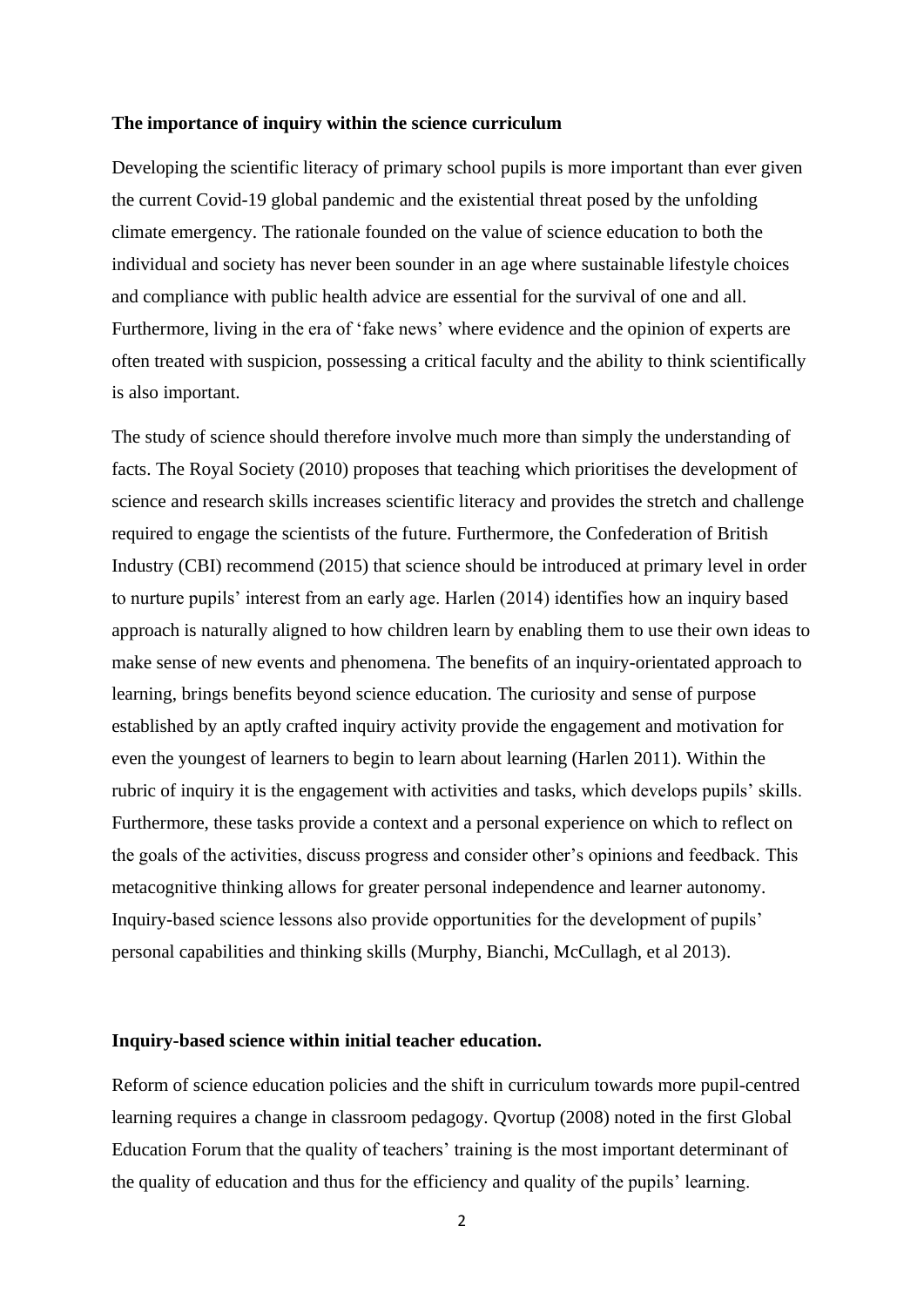Osborne and Dillon's (2008) critical reflections on the state of science education in Europe recommended both a greater focus on extensive investigative work and hands-on experimentation, accompanied by high quality professional development for teachers. Wilson (2013) calls for carefully designed professional development programmes in the USA in response to the introduction of The Framework K-12 Science Education (National Research Council 2012).

Preparing pre-service teachers to plan, teach and evaluate their practice of inquiry-based science presents a number of challenges for initial teacher education (ITE). ITE tutors need to consider the wide range of pre-service teachers' personal experiences and perceptions of science teaching, which may possibly be at odds to the methods and practices exemplified within their ITE programme (Bachivan and Cobern 2016). These prior experiences shape PSTs' beliefs and conceptualisations of science education, and while they are formed at primary and secondary school, they can be reinforced throughout science methods courses during ITE (Pajares 1992). Many PSTs see the teacher as being in charge of classroom knowledge, resources and the learning environment (Thomas and Pedersen 2003), and associate science teaching more with teacher talk than pupil interaction (Goodlad 1984). This baseline about teaching can 'act as a filter or lens through which preservice teachers take action' (Thomas and Pedersen 2003, 319).

The current model for ITE where PSTs spend extended periods on school placement has not changed in over 100 years (Bacharach, Heck, and Dahlberg 2007). The premise is that the practice-related knowledge required to be a teacher is acquired during an extended period of placement with an experienced teacher who acts as a supervisor and mentor. A major problem with this arrangement is that during school placement PSTs may not have the opportunity to either observe science or actually teach it themselves (Blackmore, Howard, and Kington 2013; Lowry 2017). Santagata (2007) challenges the assumptions that exposure to practice constitutes a learning experience and that experience in the classroom 'melds' theory into practice. She cautions that the experience which pre-service teachers are exposed to may not represent best practice and may expose them to a limited repertoire of strategies used with an unrepresentative sample of pupils. This view is in line with Grossman and McDonald's (2008, 189) concerns that 'university-based teacher educators leave the development of pedagogical skill in the interactive aspects of teaching almost entirely to field experiences, the component of professional education over which we have the least control.' Murphy, Scantlebury and Milne (2015, 282) describe the traditional placement arrangement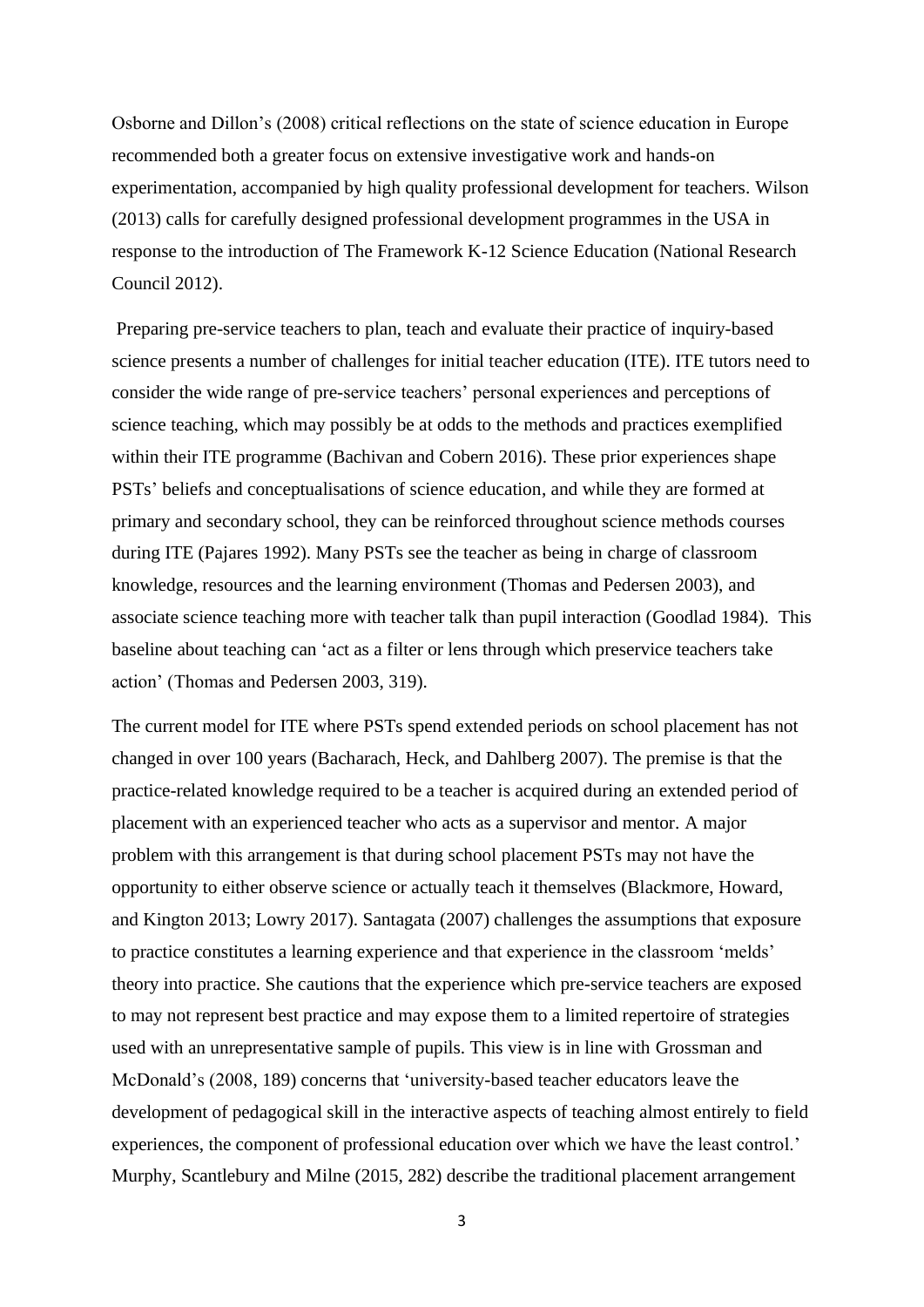as being akin to an apprenticeship where the PST learns 'on the job' and suggests that learning may be compromised by the existence of a power structure and hierarchy which places the PST in a subservient position to the cooperating teacher despite possibly having more up-to-date knowledge of science pedagogy.

#### **Effective pedagogies for developing PSTs practice of inquiry**

Within ITE 'methods' courses a wide range of different approaches have been reported to be effective at integrating theory and practice and preparing PSTs for their first experiences of teaching IBS. These have included microteaching ( d'Alessio 2018; Bahcivan 2017), video supported 'cogenerative dialogue' (Siry & Martin 2014) and the use of collaborative partnership between schools and ITE institutions ( Jones 2008). The common factors attributed to their reported success point to the merits of adopting a socio-cultural approach to learning which prioritises collaboration between learners, peer and tutor dialogue, and a supportive learning environment. Jones (2008, 68) reminds us that 'what PSTs learn is not only connected to how they learn and how they are assessed but it is also linked to satisfaction and enjoyment.' Therefore ITE programmes must consider the relationship between affect and cognitive growth. Vygotsky suggested that consciousness is composed of both intellect and affect and to separate them is a 'fundamental flaw' that separates thinking 'from all the fullness of real life, from the living motives, interests, and attractions of the thinking human' (Vygotsky 1934, cited in Wertsch, 1985, 189).

Coteaching is two or more teachers teaching together and sharing responsibility for the learning needs of students while at the same time learning from each other. The two participants can be both pre-service teachers, both in-service teachers or a pre-service teacher and an in-service teacher (Grenier 2011; Kerin and Murphy 2015). The involvement of preservice teachers in coteaching has been shown to be an effective form of pedagogy in initial teacher education (Guise, Habib, Thiessen, et al 2017). The principal advantage of coteaching is that it values the knowledge, qualities and experience of both learners, allows for equal roles in the classroom and adopts a less hierarchical model for learning. In doing so it addresses many of the weaknesses within ITE programmes often arising from school placement such as learner anxiety, limited opportunities for extended periods of teaching and challenge of transferring theory into the enactment and evaluation of particular practice (Murphy 2016).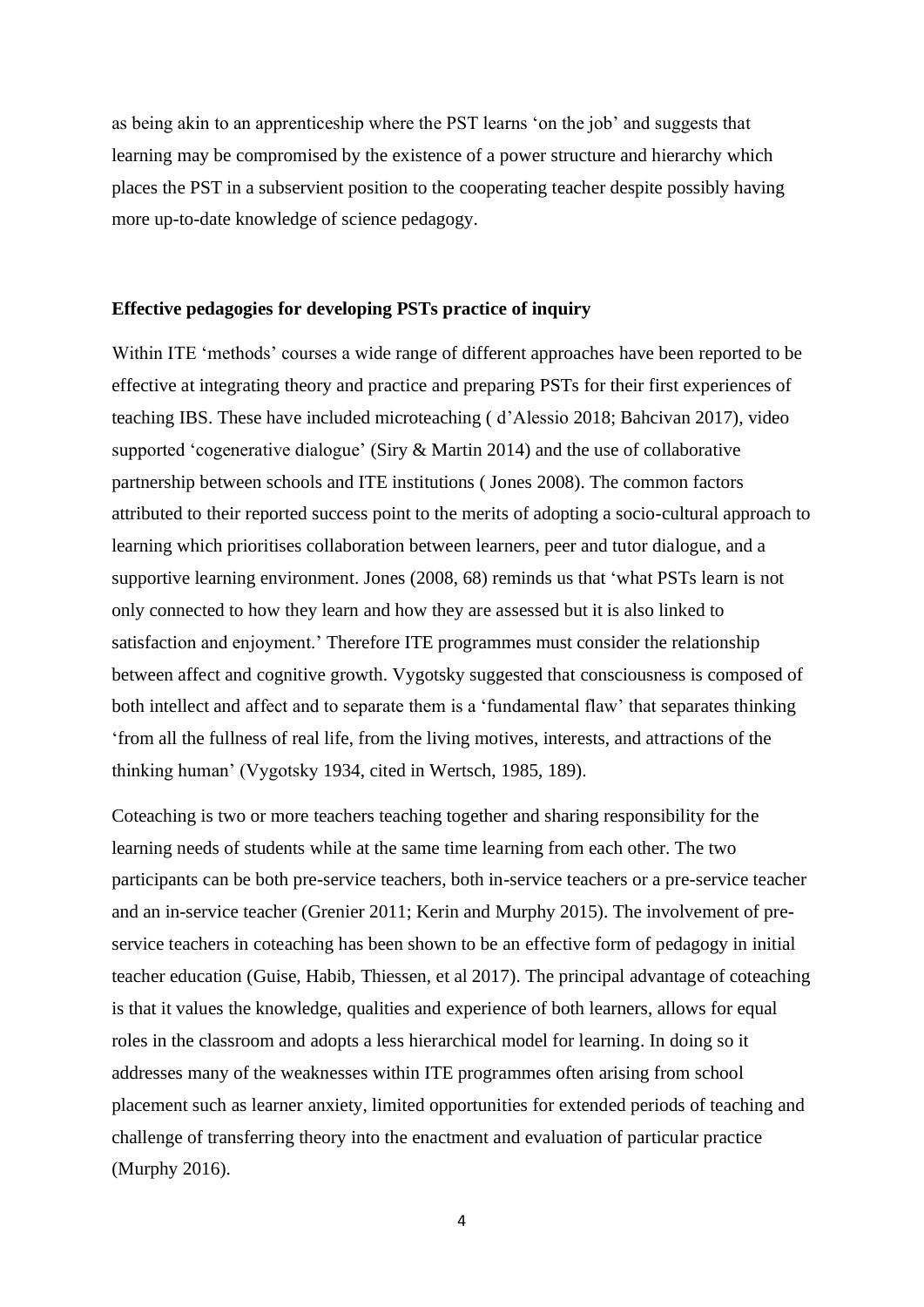## **The study**

The study was carried out with pre-service teachers from one of the two main ITE institutions in Northern Ireland. All participants were specialising in primary science as part on their four year undergraduate degree in primary education. The sample comprised three different year groups (Years 1-3) of undergraduate Bachelor of Education students specialising in Primary Science. Data from an additional Year 3 group who cotaught the previous year is also included. The groups are labelled according to their year group with the two separate groups of Year 3 students labelled 3A and 3B. Each year group experienced different coteaching arrangements as shown in Table 1. The study traces the progression from peers coteaching small groups of pupils on-campus in Year 1, to Year 3B PSTs coteaching alongside science subject leaders during the course of a funded curriculum development project.

| <b>Year Group and</b><br>(Number of pre-<br>service teachers) | Who is Coteaching?                            | Where do they teach? | Aims of coteaching                                                                                   |
|---------------------------------------------------------------|-----------------------------------------------|----------------------|------------------------------------------------------------------------------------------------------|
| Year $1(N=10)$                                                | Groups of 3 to 4 pre-<br>service teachers     | <b>ITE Campus</b>    | Development of PST's understanding<br>and practice of play and early years<br>science                |
| Year $2(N=13)$                                                | Pre-service Teacher: Pre-<br>service teacher  | Partner School 1     | Develop of PST's understanding and<br>practice of inquiry science                                    |
| Year $3A(N=7)$                                                | Pre-service Teacher: In-<br>service teacher   | Partner School 2     | Develop PST's practice of science<br>inquiry and audit inquiry skills<br>throughout a single school. |
| Year $3B(N=6)$                                                | Pre-service Teacher:<br><b>Subject Leader</b> | Six partner schools  | Develop practice of PST's and create<br>curriculum support resource for all<br>schools.              |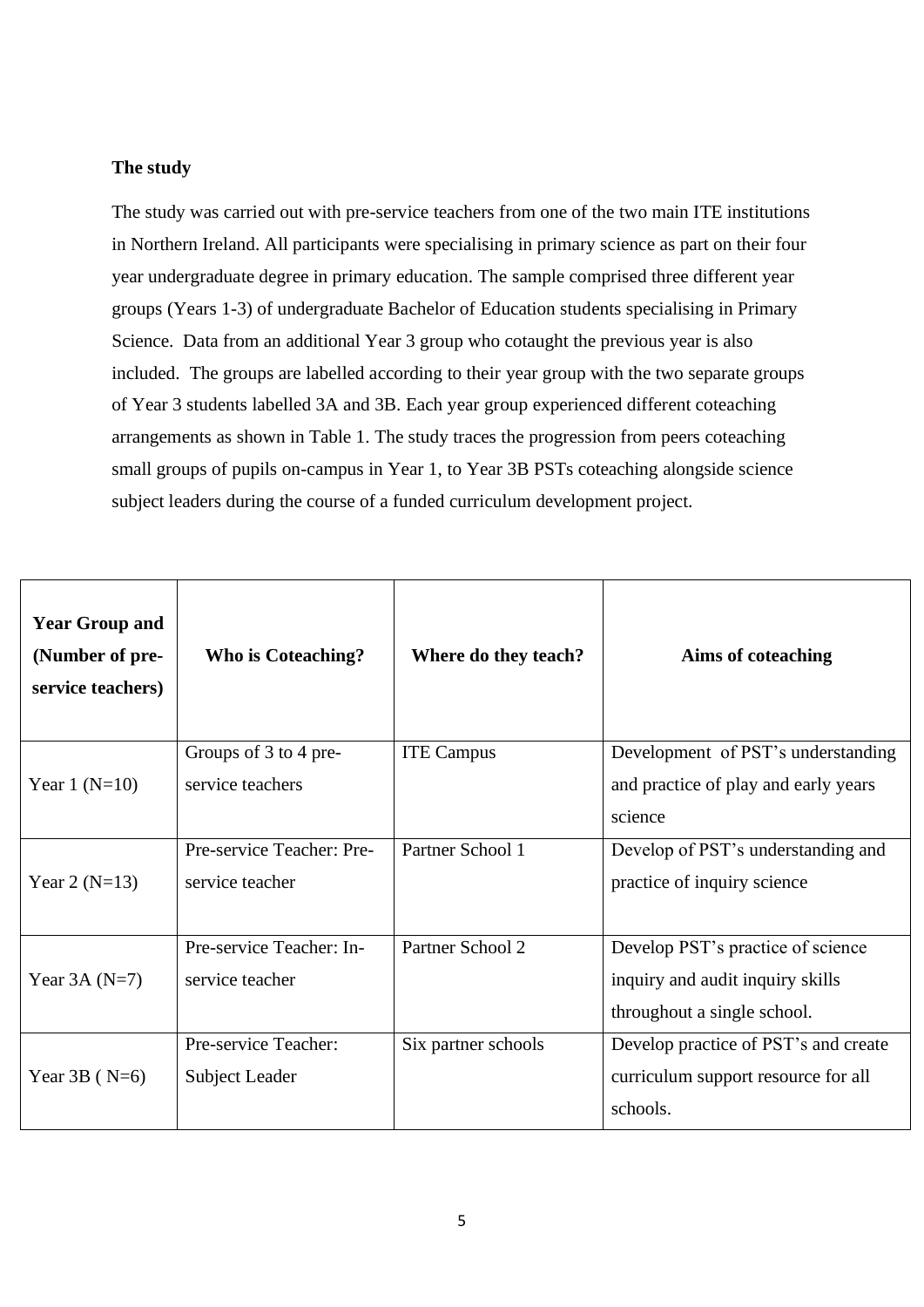Table 1: Summary of the study details.

#### **Background and Context.**

#### *Primary science in NI schools*

Within the Northern Ireland Primary Curriculum, Science and Technology is included alongside history and geography in one of seven 'Areas of Learning' called 'The World Around Us.' The curriculum content is organised around four 'strands' which allow for a topic-based approach suitable for science, history and geography. The curriculum also states that 'by doing science in schools, pupils will be able to develop behaviour and skills that reflect those of real scientists. The emphasis will be on knowledge acquisition as a result of the process of questioning, observing, investigating, identifying patterns, explaining and initiating enquiry,' (CCEA 2017 p4). However there are concerns about the profile of science and technology within the primary school curriculum. The Education and Training Inspectorate's survey (2015) of science and technology provision within the 'World Around Us' considered that Science and Technology was underdeveloped in 54% of schools sampled and that 'provision focussed on low-level factual learning within isolated topics and lacked purposeful investigative experiences for children' (p.37). The concerns about the state of primary science in primary schools are also shared across other regions of the UK (Alexander,2010; CBI 2015: Parry et al 2019.) A recent survey (Lowry, 2017) of final year undergraduate student teachers within an ITE institution in Northern Ireland reported that 41% had taught less than 3 science lessons throughout the four years of their B.Ed degree and 11% of students had never taught any science. A reduction in the amount of science taught in primary schools will therefore restrict PSTs first-hand experience during placement. This study sought to explore if and how coteaching can be used to develop the inquiry practice of pre-service teachers across each stage of their ITE programme.

#### **Details of Coteaching Arrangements**

The study was conducted over a single academic year and involved three cohorts of PSTs (Year 1, Year 2 and Year 3A) and included data collected from a Year 3 cohort (Year 3B) who had cotaught the previous year.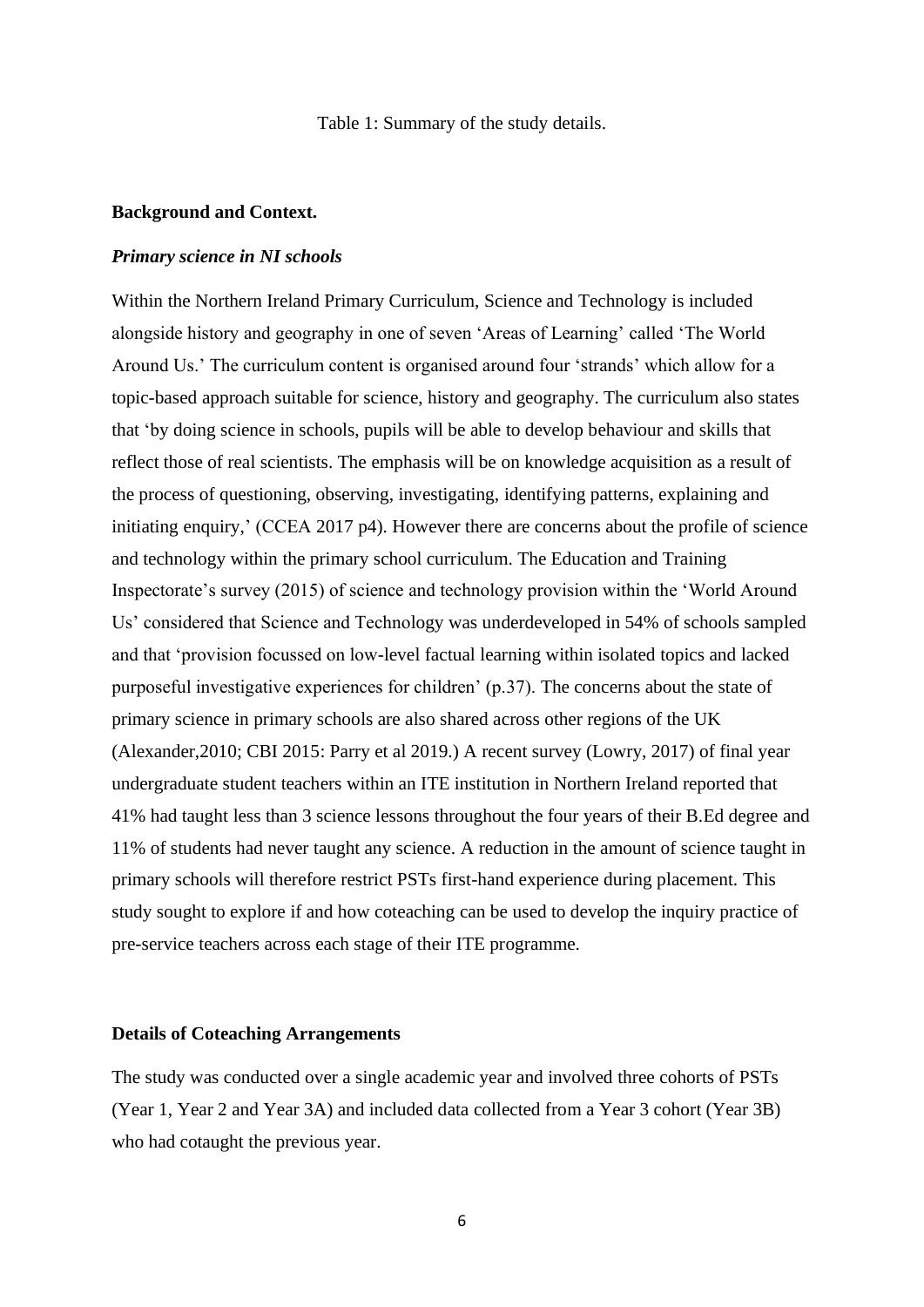#### *Year 1PSTs*

Ten pre-service teachers, collaborated, in groups of three or four, to plan, deliver, and evaluate a playful science inquiry session to visiting 5-6 year-old pupils in the Early Years Centre of the College campus. Each group's workshop lasted between 1-1.5 hours and involved a class of approximately 30 Foundation Stage children. In preparation for these workshops, student teachers engaged in workshops and seminars exploring issues such as play as pedagogy for inquiry, science in the early years, and playful interactions. Students selected the theme for the session, and worked collaboratively to plan between five and six play stations that would develop Science knowledge and skills.

#### *Year 2 PSTs*

Thirteen pre-service teachers worked as five pairs and a group of three to plan, teach and evaluate a series of six lessons in a partner primary school. Lessons lasted between 30 and 45 minutes and were taught over six successive weeks. Prior to coteaching, the planning phase involved a series of seminars on theory and a number of workshops based on popular primary science inquiry activities. Each group was provided with details of the class they would be working with and the topic. Draft lesson plans and ideas for inquiry tasks were approved by the tutors and agreed with cooperating teachers.

#### *Year 3A PSTs*

By their third year pre-service teachers had already experienced the coteaching described above for Years 1 and 2. In Year 3 both groups cotaught with in-service teachers but in two different arrangements. PSTs in Group 3A were paired with in-service teachers in one partner primary school with one coteaching pair placed in each of the seven year groups of pupils in the school. A similar programme as described for Year 2 was followed, with a campus-based planning and preparation phase, a coteaching phase, and a concluding feedback and evaluation seminar in College. During the planning phase an after-school workshop held at the school included sessions on inquiry-based science and established a protocol for coteaching, as well as allowing both partners to become acquainted. Though tasks were to be shared between both partners, the pre-service teachers were charged with the overall responsibility for the lessons. While all lessons included opportunities for pupils to develop a number of inquiry skills, each lesson identified one specific skill as its focus.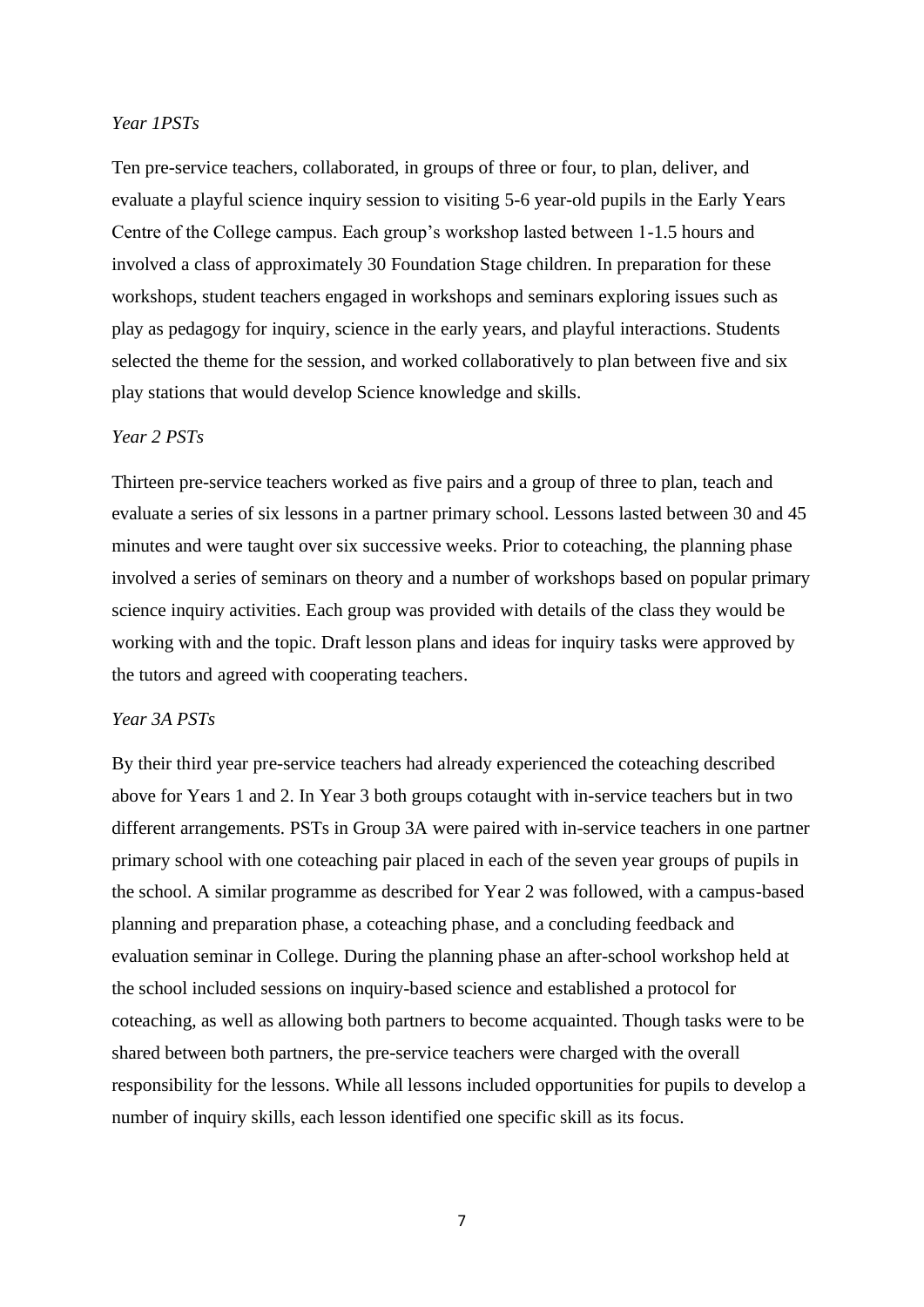#### *Year 3B*

This coteaching arrangement was part of the curriculum development project 'Teacher Assessment in Primary Science for Northern Ireland' (TAPS-NI) funded by the Primary Science Teaching Trust (PSTT 2019) and carried out in collaboration with another ITE institution in the UK. Prior to this study, the TAPS-NI project had involved a cluster of six science subject leaders from different primary schools working together to create science inquiry tasks suitable for the assessment of inquiry skills. The aim was to use coteaching between the six subject leaders and six Year 3B pre-service teachers to evaluate and develop the activities produced to date and to create new ones over the course of six lessons. Funding for the project allowed for a whole day planning seminar before coteaching and an evaluation/ resource production workshop at the end.

#### **Methodology**

#### *Research Question and Design*

The research was guided by the question, 'can coteaching support the development of PSTs' practice of IBS as they progress through an ITE programme?' The aim of the research was to access and explore the views and experiences of pre-service teachers at each stage of a progressive model for coteaching. Therefore an interpretivist paradigm was adopted in order to 'best understand the subjective world of human experience' (Cohen, Manion and Morrison 2011, 17). The study is best described as a case study, where the case was an investigation of pre-service pre-service teachers within an ITE institution.

#### *Participants*

Consent to participate in the data collection activities was obtained from all participants. The research was carried out within the ethical protocols of the University College and ensured that participants were free to opt out at any stage during the data collection activities, their identity remained anonymous, and the research activity had no bearing on the module assessment rubric.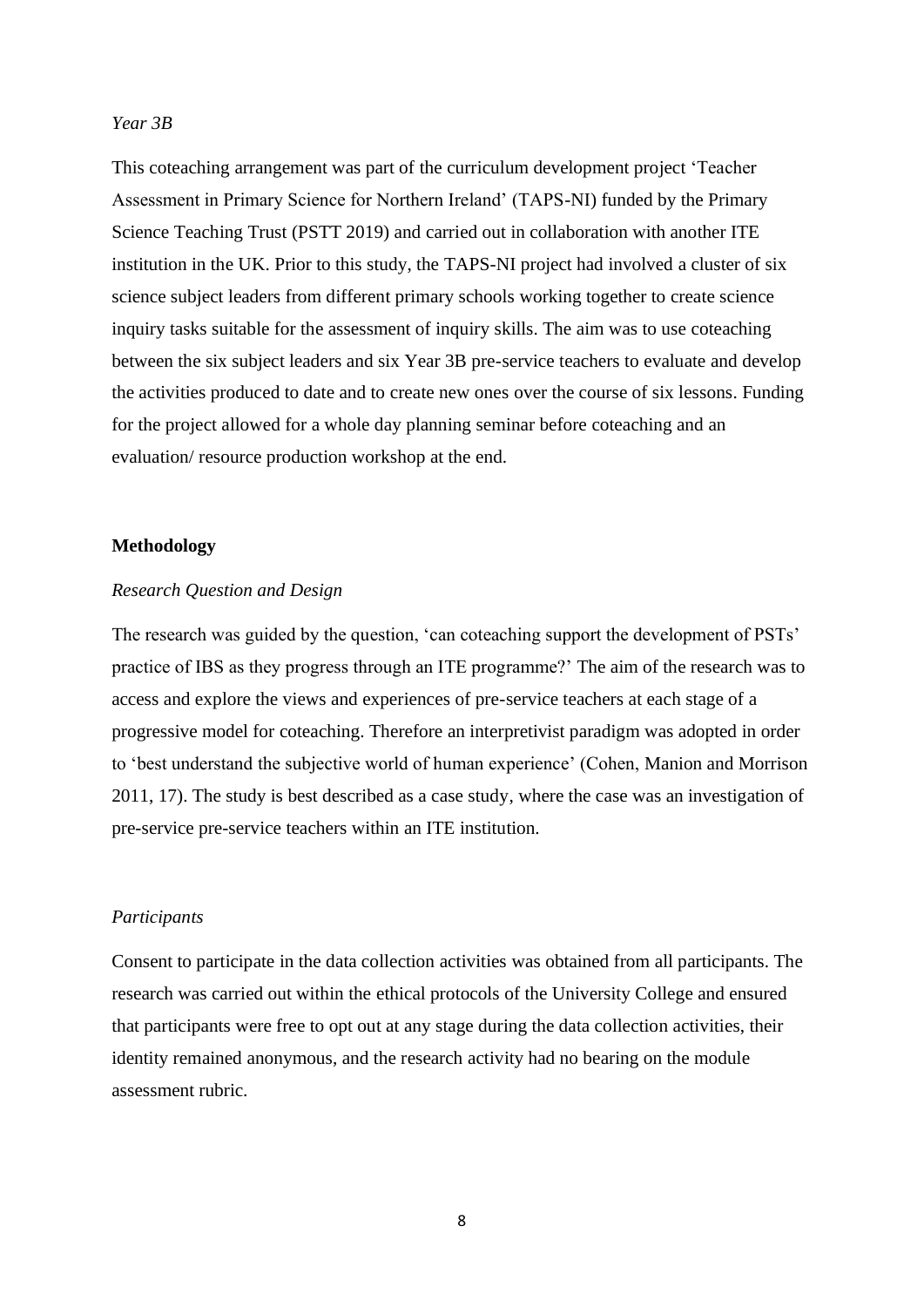#### *Data Collection*

Two sources of data were used. The first took the form of the participants' written responses to the question 'Do you feel that coteaching was helpful in developing your practice?' The account, written immediately after coteaching, required participants to provide examples of experiences to support their response and to consider if and how the coteaching experience would support them during forthcoming school placement. The second data source was the transcript of a short 10 minute presentation and short follow-up discussion with peers and tutors, given by each pre-service teacher on the topic 'my experience of coteaching inquiry science in (Name of Primary School).' The presentations were video recorded and the contents transcribed. The follow-up questions allowed the researchers to explore any themes emerging from the completed transcripts and provided a 'chain of evidence' (Yin, 2009: 41) to enhance the reliability of the findings.

#### *Data Analysis and validity*

The written accounts were independently analysed by each researcher. Repeated readings of the accounts allowed for recurring themes to be identified. Each theme was then coded according to how it related to the PSTs activity or emotion. In this way we sought to explore both the practice and perceptions regarding teaching IBS. Comparison showed a high level of consistency between how each theme had been coded. Differences in interpretation were discussed and resolved before a final tally was made.

#### **Findings**

#### Year 1

All ten of the pre-service teachers reported that coteaching had developed their ability to teach science through inquiry and that it had been a valuable and an enjoyable experience. The principal advantages of this coteaching arrangement were that these novices were assisting and supporting each other in each aspect of practice and that they had the opportunity to work with smaller groups of pupils. Close collaboration with peers helped them to learn *how to teach* and richer interactions with pupils enabled them to learn *about teaching.* Figure 1. shows the themes and how frequently they were cited.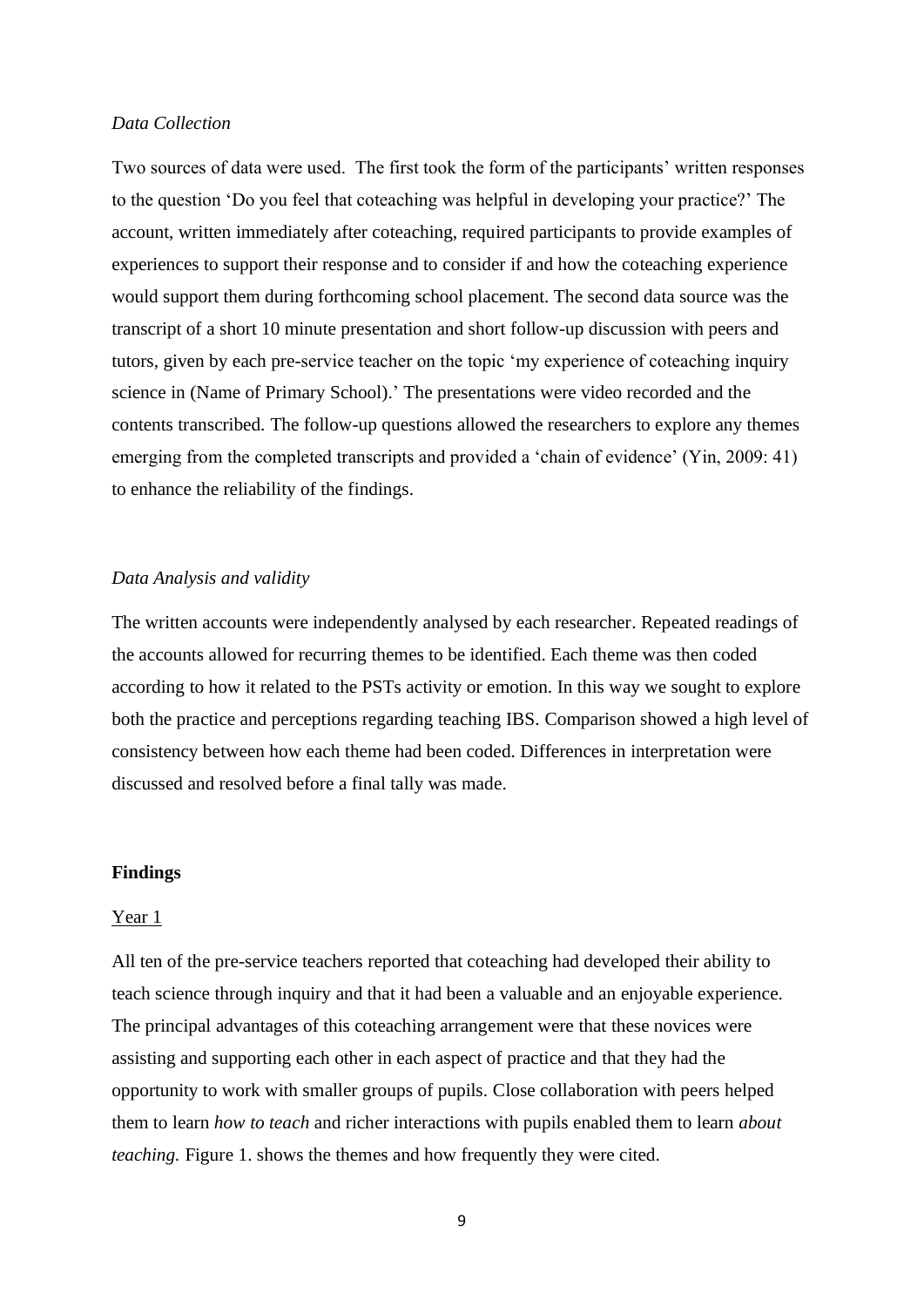

Figure 1: The advantages of coteaching as identified by Year 1 PSTs.

## *Learning how to teach*

The aspects of practice most frequently cited were planning and evaluation. A collaborative approach to lesson planning was considered very helpful, particularly as this was their first experience of it.

*"Coplanning also sped the process of planning up and it gave us a better basis rather than starting from scratch on our own, which was extremely helpful particularly as our science workshop was the first plan we had made that we would carry out."* PST14 ( Student '4' in the Year 1 cohort)

Planning together provided access to more ideas for learning activities and allowed prior experience or expertise to inform practice.

*"Coplanning allowed ideas and thoughts to be discussed and edited to produce a complete plan that was detailed and structured. Furthermore, group planning allowed the workload to be shared and completed by different members. As we all had a section to work on, it meant that the plan, when put together, was comprehensive and explicit in what we wanted to do."* PST17 (Student '7' in the Year 1 cohort).

The lessons produced by co-planning were described as being more: *- rigorous,- explicit – improved- developed,* and the process as *- transformative- more appropriate-enriched- more engaging- more interesting.*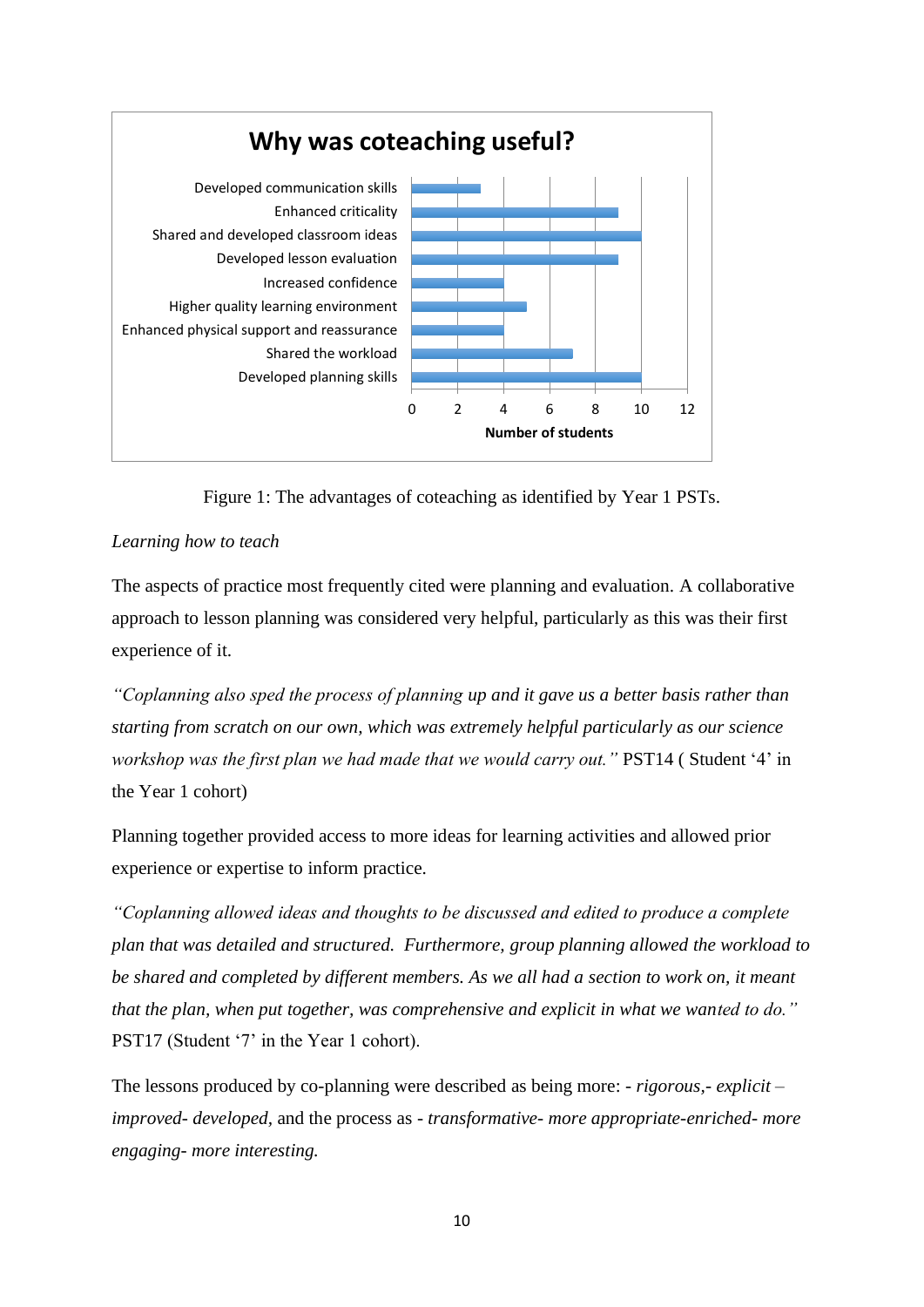Accessing the views of other PSTs during co-evaluation was also considered useful.

*"Coevaluation was crucial as it offered an outside perspective…Coevaluating helped to identify why children might not have wanted to be involved and share ideas on how they could be encouraged to be included more."* PST16

## *Learning about teaching*

Coteaching made for a closer study of the relationship between teaching and learning by enabling pre-service teachers to work more closely with individuals or small groups of pupils and providing a shared experience of the teacher-pupil interaction.

*The coteaching approach gave me an opportunity to experience teaching children in small groups. It allowed me to focus my attention on how to create a stimulating and engaging playstations (sic) for children, and how to use language to help improve children's understanding. This will then allow me to focus on whole-class teaching in the future due to developing these skills with smaller groups currently."* PST110

## Year 2



The data for Year 2 (Figure 2) also highlighted the benefits of co-planning and co-evaluating

Figure 2. The advantages of coteaching identified by Year 2 pre-service teachers.

The closer collaboration required for working as a pair rather than a group resulted in more specific references to the practice of a partner. The following comment describes how progress in planning went beyond exchanging or critiquing ideas.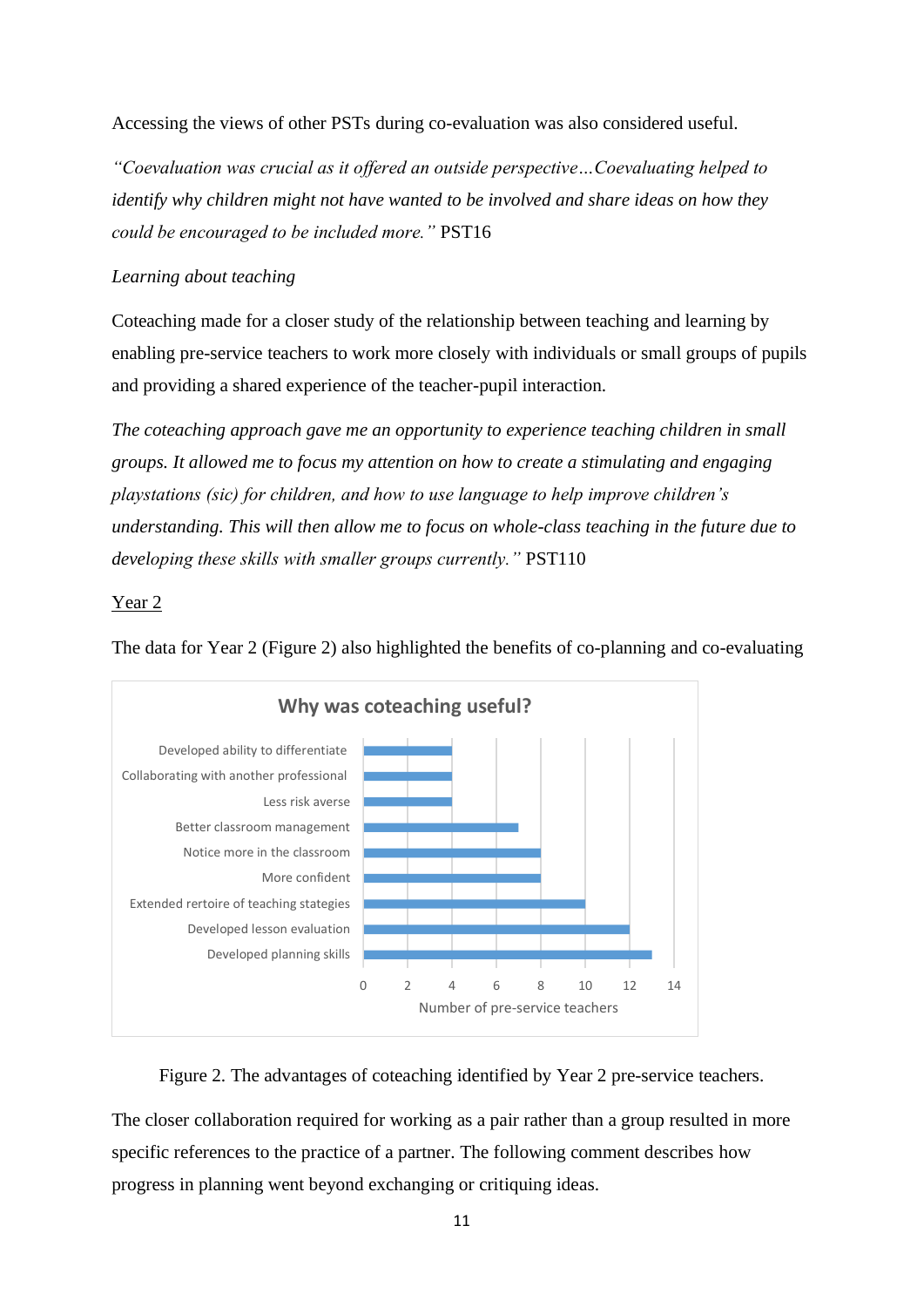*I found it really beneficial to observe how may partner firstly planned her lessons. I have learnt from her to be more particular in presenting my lesson plans in a clear format which makes it accessible and easy to read, which has been of great benefit when I have had to look at it quickly perhaps during class time to know where to take the lesson.* PST23 (Student '3' in the Year 2 cohort)

The benefits arising from the need for dialogue between coteachers was frequently referenced. Proposing and rationalizing their plans moved participants further in their thinking than if they had been teaching alone.

*Coteaching has made my lessons better organised. When planning with my partner, I have had to have a clear plan of the things which I would ask and explain. This has been helpful as often I can perhaps only have a vague idea of what I will say before lessons begin, but here I have to be specific about what I will say in order to inform my partner about what I will say at each stage of the lesson.* PST25

The shared experience and dialogue allowed for confirmation and validation of individual opinions.

*It was helpful to discuss and support each other's opinions about which pupils needed additional support. This helped me to develop as I was reassured in my ability to pinpoint the individual needs of pupils in the classroom.* PST22

The supportive nature of coteaching was also reported.

*It was reassuring to get positive feedback, as it is sometimes hard on your own to pick on out what went well.* PST213

There were also many benefits attributed to teaching side-by-side, such as *'seeing other's practice up close,'* and examples of where they complimented or modified their partners teaching during a lesson.

*If he thought the class would go off on a tangent he was swift to add in a more direct question to keep them focussed- this was really valuable and I have improved my use of questioning.* PST27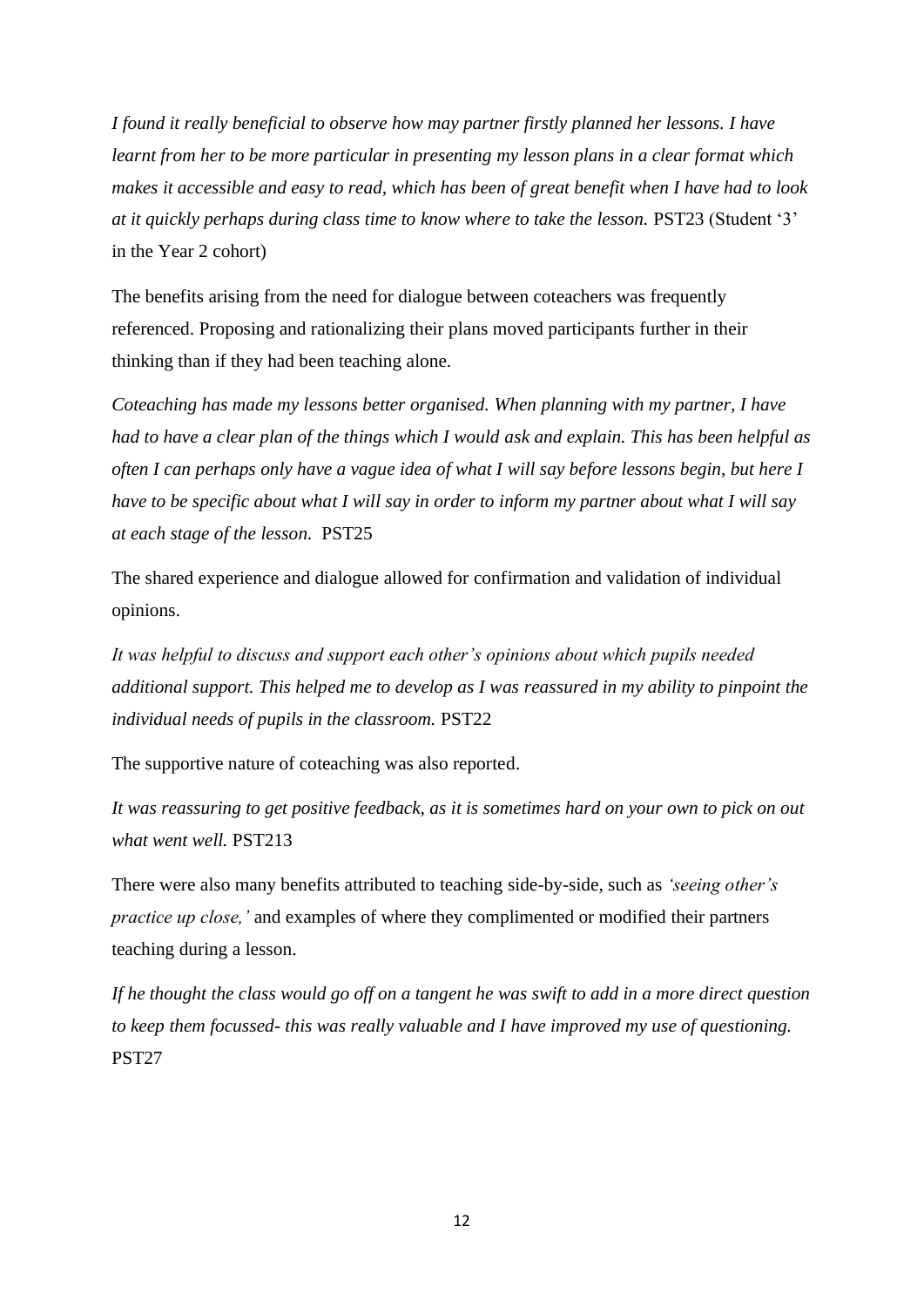#### Year 3A

Coteaching with an in-service teacher was highly valued by all seven pre-service teachers whose feedback reflected the different learning context. A smaller proportion identified an increase in their planning or evaluating skills than was the case for Years 1 and 2. Often finding time to co-plan with the in-service teacher was difficult. However there was a stronger focus on developing their classroom practice and acquiring new and effective teaching strategies. The situational knowledge and experience of the in-service teacher made classroom and behaviour management less of a concern than had been the case in Year 2. Collaborating with a 'real teacher' was considered to provide an insight into higher forms of practice. As PST3A4 put it, '*the teacher had really great control of the class and I could see just how he was doing it.'* The higher status of the in-service teacher also had a motivating effect as indicated by the comment, *'my teacher was really organised which meant I felt I had to be much better prepared- like a real teacher*!'

This shift of focus from classroom management allowed the pre-service teachers to focus other things. There were more references to science inquiry skills than in the feedback from Years 1 and 2.

*The coteaching allowed me to work with smaller groups of pupils, particularly the ones who weren't getting the science skill. I could really listen to their ideas and talk them through it. Normally I'd never see this and have to keep moving on.* PST3A6

#### Year 3B

This experience of coteaching with expert science leaders was highly valued by all six participants.

*It was really great to work with the science leaders planning lessons and interesting to see them put together their schemes of work and see where they could fit in each skill. She could take my ideas and change them to make it work with her class.* PST3B2

The project's focus on the assessment of inquiry skills was considered to provide many opportunities for experiencing assessment strategies.

*I have found assessing their written work ok but when it is skills they should be doing during the class it is much harder. I learned how to plan for this and use smaller groups at a time.*  PST3B4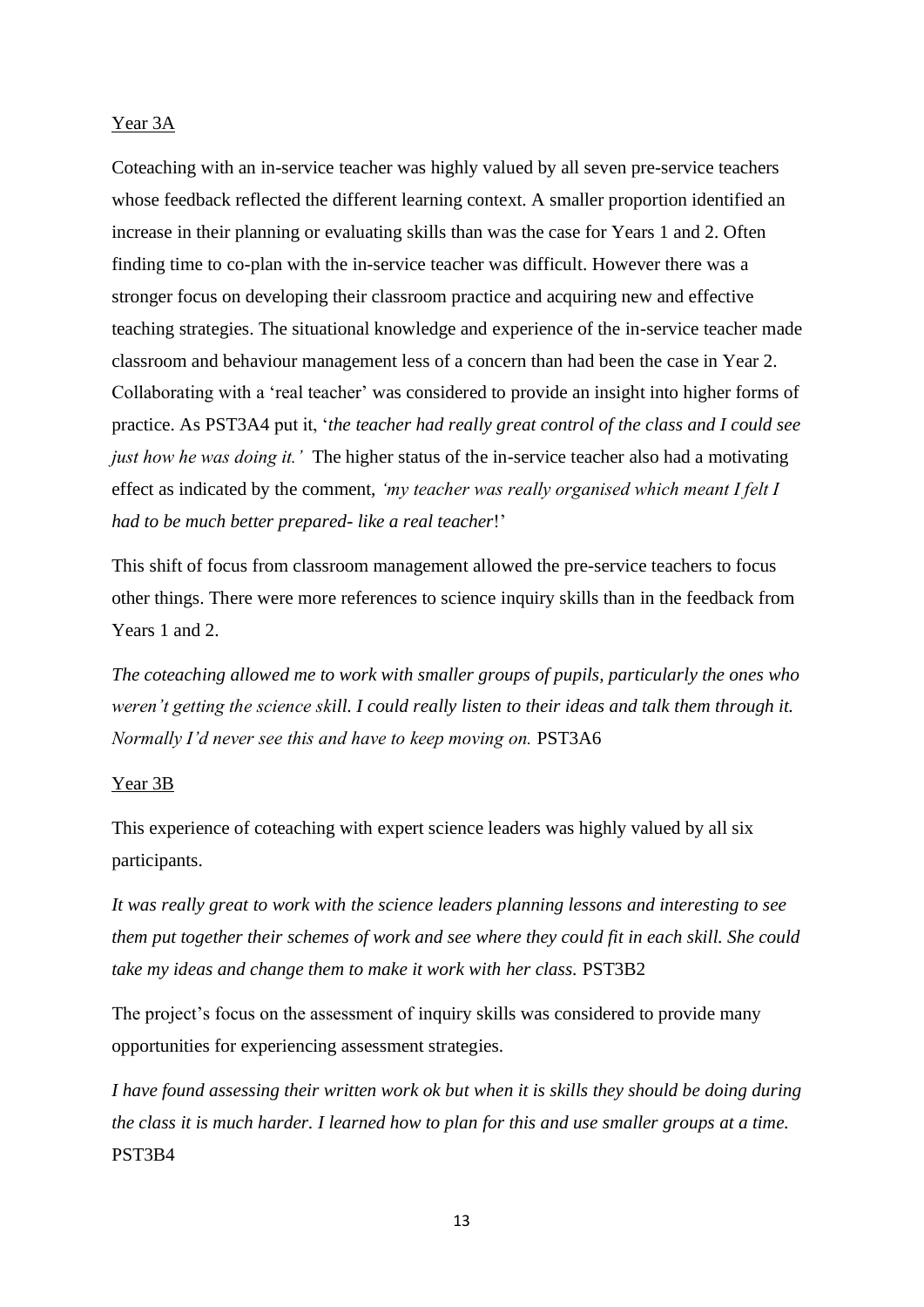The insight into assessment of skills was further enhanced by the pre-service teachers' involvement in the evaluation seminar and the group discussion.

*It was useful to discuss the lessons and look at the samples and photos of work and look for the criteria. I really learned how to do this and that it is ok not to be always sure.*PST3B1

Working alongside science enthusiasts had quite a motivating effect on several pre-service teachers.

*She was so enthusiastic about science and was always trying to get the children thinking- so different to teachers on placement who had no interest in science. She loved talking about possible activities and saying we should try this.* PST3B2

### **Discussion**

Our findings indicate that coteaching is effective at supporting PSTs in each aspect of practice (Figure 3) and also at each stage of their development. The discussion will consider why coteaching is effective and how it can progress pre-service teachers' practice of IBS.

#### *Co-construction of knowledge*

Many of the characteristics of constructivism as described by Staver (1998) are evident within the practice of coteaching, namely that the individual and community build knowledge which is practical and is adaptive and can be developed via social interactions. The preservice teachers' feedback on coteaching is consistent with a sociocultural conceptualisation of learning as a collaborative, developmental, and purposeful human activity. Vygotsky (2004, 83) placed action at the centre of development, stating that 'psychological functions emerge out of social, collective activity.' When pre-service teachers coteach they are adopting what Stetsenko (2008) describes as a 'transformative activist stance' with respect to learning to teach. Based on the work of Vygotsky, Piaget and Dewey, Stetsenko (2008,478) stresses the centrality of collaborative activity within the process of transformation. Coteaching enables the learner to overcome what she describes as 'the spectator stance, through the realisation that the only access people have to reality is through active engagement with and participation in it, rather than simply 'being' in the world.' Vygotsky (2004) considered social-cultural influences to be fundamental in the formation and development of human thinking and that for the individual, the social origin of higher levels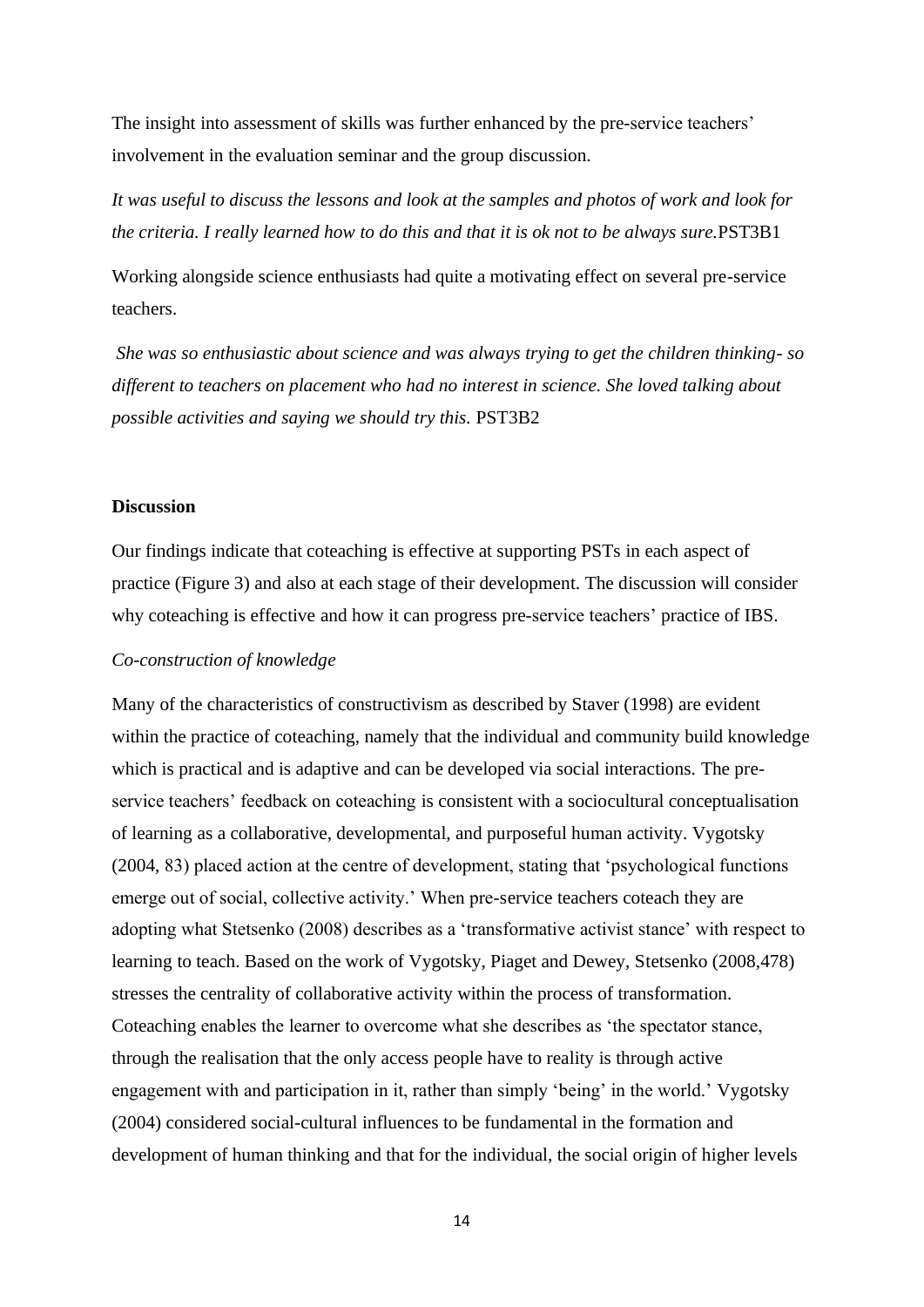of thinking lay with socially shared cognition between people (inter-psychological) and then with the individual themselves (intra-psychological). He used the term internalisation for this process by which social becomes psychological, and considered language to play a key role.' It is this dialogue between coteachers which is at the heart of the learning. The coteaching experience is crucial in order for both parties to establish what Smidt (2009, 127) refers to as 'intersubjectivity'- 'the shared meaning that people construct through their interactions with one another as they use cultural tools to interpret the meanings of their social or cultural or intellectual lives.'

#### *Coteaching and the Zone of Proximal Development*

Vygotsky proposed that learning is most valuable when it takes place just ahead of development and that it requires a form of scaffolding or support to mediate this journey across the 'zone of proximal devlopment' (ZPD). Warford (2011, 252) describes the ZPD as 'the distance between what a learner is able to do and a proximal level that they might attain through the guidance of an expert-other.' Murphy and Scantlebury (2011) however point out that within educational contexts there is too strong an emphasis on the 'expert' nature of 'the other' and not enough consideration given to the importance of peer co-constitution of knowledge. In coteaching between peers, particularly when they have little or no classroom experience, the activity more resembles a joint interpretation of practice rather than an expertnovice scenario.

Within the ZPD each partner serves as an additional source of knowledge and experience as well as a stimulus for dialogue and critical thought. In addition to facilitating the cognitive activities of observing, comparing, challenging ideas, testing, and questioning, the ZPD attends to the emotional needs of the participants. The moral support of peers and feelings of collegiality and empathy with each other seemed to sustain and encourage the pre-service teachers.

#### *Progression of coteaching*

We propose a model for progressing coteaching over the course of an ITE programme. In Year 1, coteaching serves as a means to reduce the complexity of solo classroom teaching. This is achieved by small groups of pre-service teachers teaching groups of pupils brought onto campus in a prepared classroom. In addition to reducing the complexity of the classroom, coteaching enables novices to learn in low risk settings where they have the freedom to take risks and try out approaches in a secure setting. Whilst this decomposition of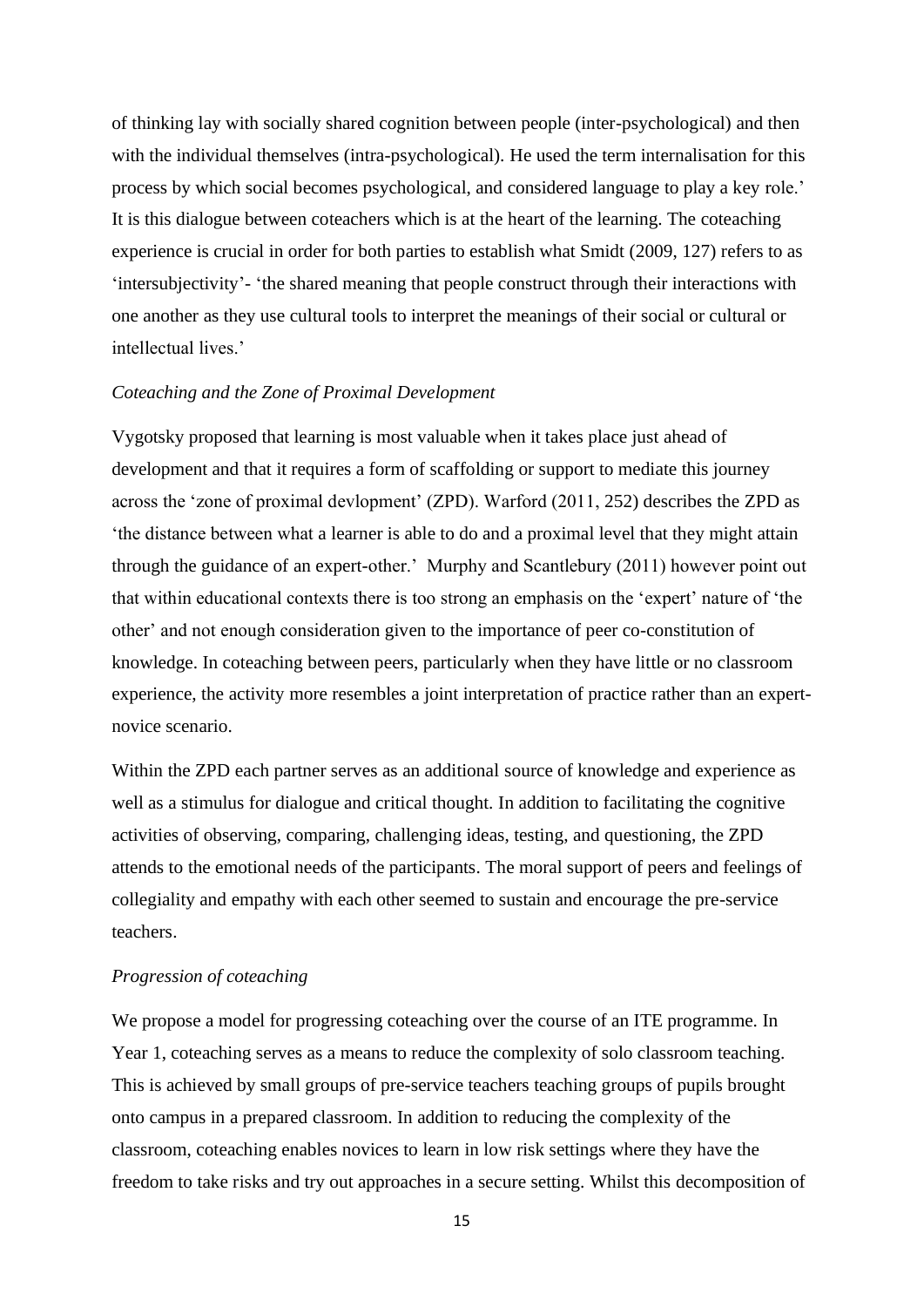practice may be perceived to be reducing the authenticity, it does serve a pedagogical purpose. It is the role of the facilitator to take full advantage of this opportunity to extend and develop pre-service teachers' thinking and guide their actions through feedback and discussion. Thinking about the complexity of teaching in an incremental scale is useful in presenting teacher education as a continuum comprised of increasingly authentic approximations of practice (Grossman and McDonald 2008).

For Year 2 the shift from campus to classroom brings the additional task of planning to teach a whole class of pupils in a new environment. Unlike the case in Year 1, the topics were chosen by the school, which further challenged the subject knowledge, creativity and planning skills of the coteachers. Teaching in pairs requires close observation of the other whilst still remaining in the action. Coteaching meets all the requirements for effective 'modelling' (Thom 2018) as the competence gap between observer and modeler is not too great with opportunities for the observer to try and enact what has just been observed.

## **Co-planning** Extends repertoire of inquiry ideas and strategies. Greater critique of matching inquiry skill with activities and means of assessment. Requires shared understanding of

language use and progression.

## **Co-evaluation**

Wider pool of observations to evidence individual pupil skill acquisition.

Richer discussion based on a shared experience extends personal understanding.

Allows for reflection-'in'- action and modification of practices.

# **Co-practice**

Closer teacher-pupil interaction enhances the quality of support for target inquiry skill and outcome of intervention.

Allows for peer to clarify, consolidate or extend teacher talk.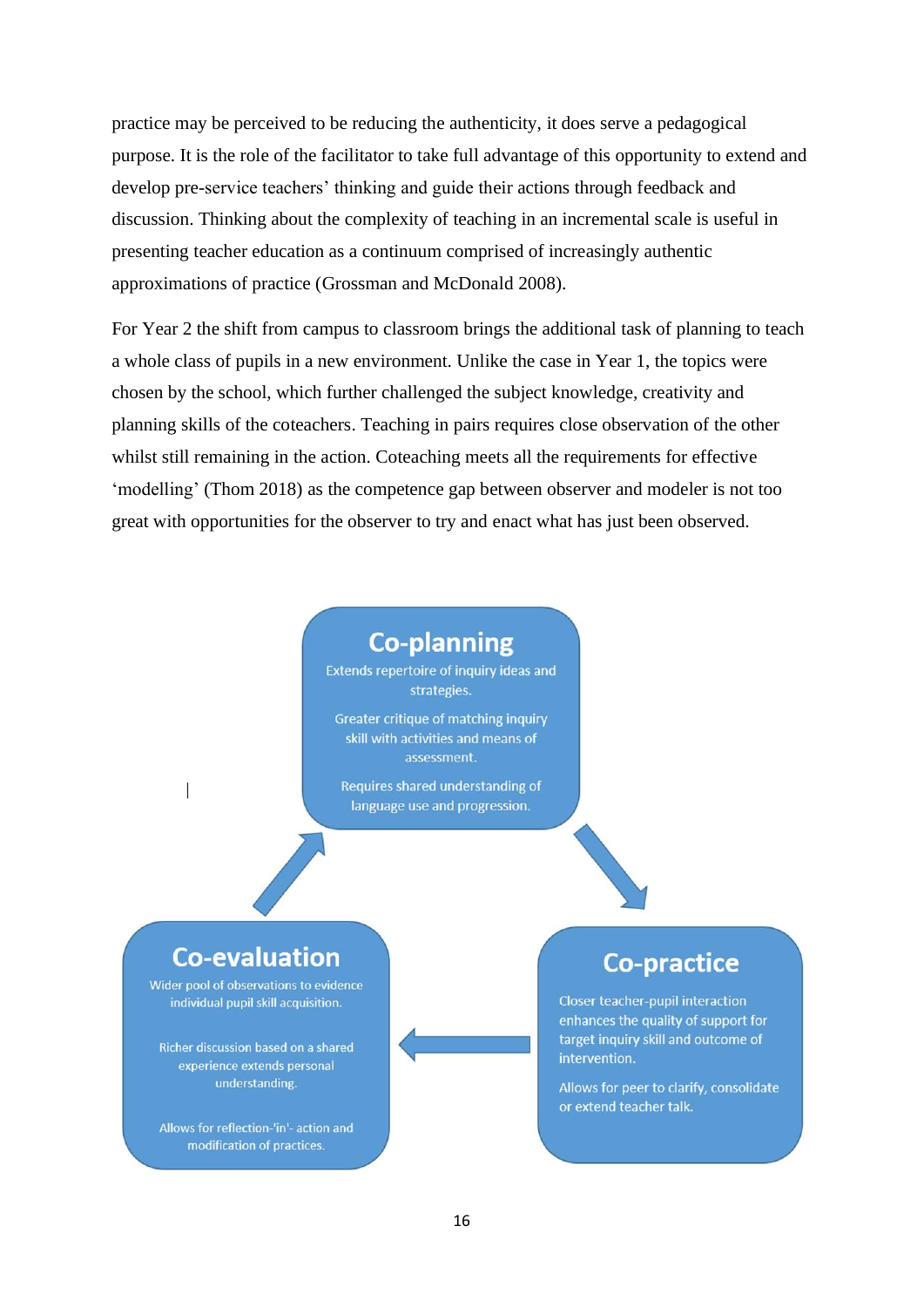Figure 3. How coteaching supports PSTs in each aspect of teaching science through inquiry In Year 3 all the PSTs benefitted from the additional experience and situated knowledge of the in-service teacher as it enabled them to engage with more nuanced aspects of practice. Here the benefits of coteaching with a more knowledgeable other went beyond experiencing and assimilating the 'best practice' on display. Working within this secure and stable environment empowered the pre-service teachers to focus more closely on pupil learning and explore the teacher-learner dynamic in greater depth. Both Year 3 groups reported more on how coteaching had developed their practice of IBS. There was evidence (Table 2) of PSTs developing their teaching and assessing each of the seven science inquiry skills specified within the Northern Ireland Primary Curriculum. (CCEA 2017).

| <b>Inquiry Skill</b> | How did coteaching develop PSTs teaching of science inquiry skills?                                                                                                                                                    |
|----------------------|------------------------------------------------------------------------------------------------------------------------------------------------------------------------------------------------------------------------|
| <b>Observation</b>   | "Smaller groups meant that I could spend more time directing pupils to what<br>they need to look out for. "PST 3A4                                                                                                     |
| Questioning          | "I had time to listen to their ideas and try to could get them to think more about<br>what they wanted to find out. This takes time but I could see it working-normally<br>I'd have moved on to another group." PST3A1 |
| <b>Planning</b>      | " My coteacher would help out a weak group by showing them the different<br>materials and asking how they might use this to find out about keeping warm- I                                                             |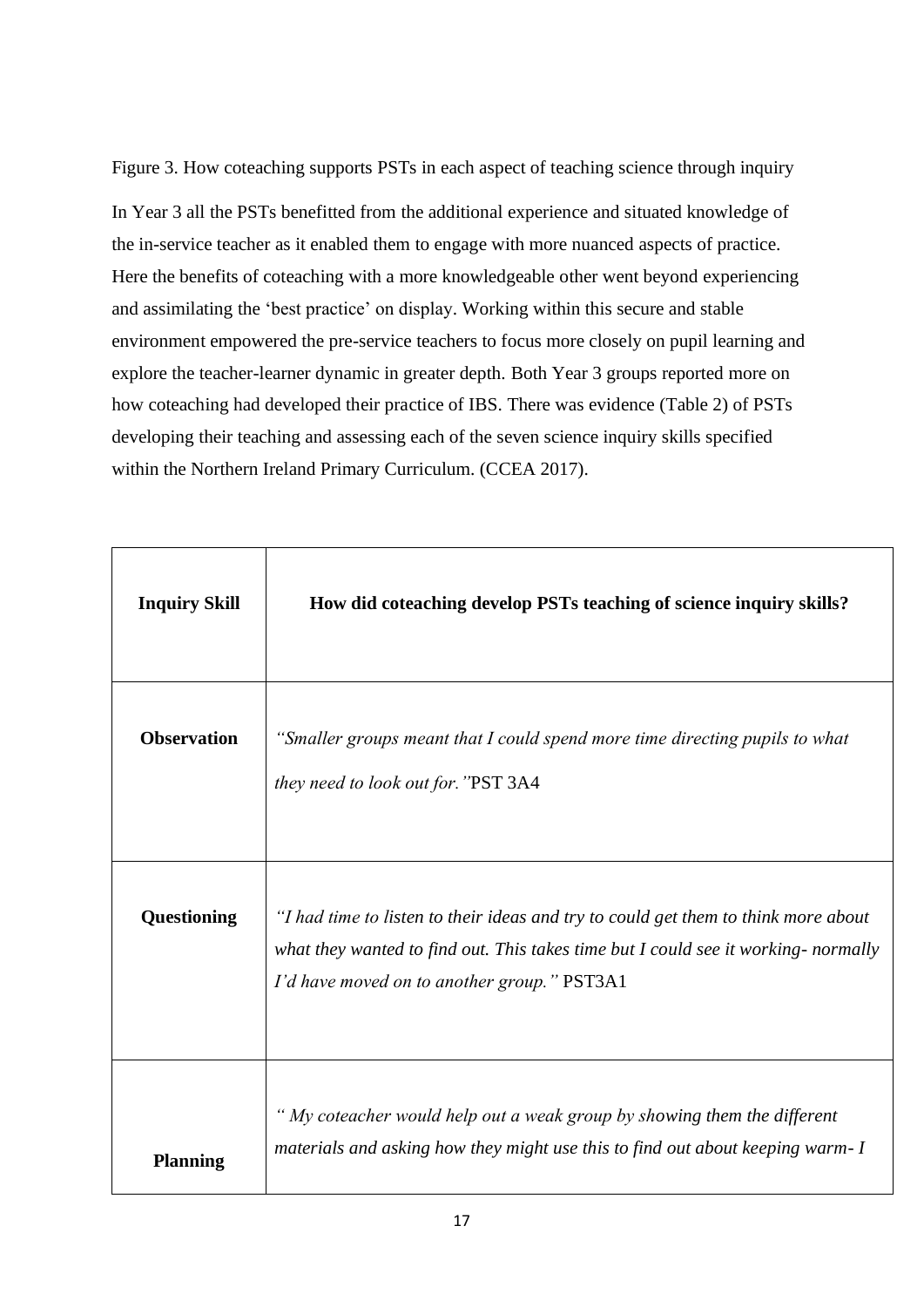|                                       | was able to make sense of their ideas and help them form a plan. This 'double<br>act' really helped and encouraged them." PST3B2                                                                                                                                                                                                  |  |
|---------------------------------------|-----------------------------------------------------------------------------------------------------------------------------------------------------------------------------------------------------------------------------------------------------------------------------------------------------------------------------------|--|
| <b>Predicting</b>                     | "I was able to introduce specific vocabulary such as 'observe' and 'predict' to<br>P2 children (6 year olds) and their ability to both understand the concept of the<br>word and use it in their vocabulary amazed me. This consolidated my belief that<br>we need to introduce these words to children from an early age. PST3A5 |  |
| <b>Doing</b>                          | "We took a group each and could keep an eye on them measuring out the water<br>and making sure everyone at the table had a go at reading the measuring<br>cylinder. "PST3B4                                                                                                                                                       |  |
| <b>Evaluating</b>                     | " In front of the class the teacher and I would mention examples of reliable<br>results and things that needed to be checked-this would indirectly support<br>pupils." to review and evaluate their work. These 'conversations' were great for<br>prompting them to self-evaluate and develop their work." PST3A6                 |  |
| <b>Recording and</b><br>Communicating | "I had time to help them take photos with the iPad and to record their ideas-<br>when the teacher was taking the plenary I could get them up on the white board-<br>they loved seeing each other's photos and videos which got them talking and it<br>also meant that all pupils could see a full set of results. "PST3B3         |  |

Table 2. How coteaching helped PSTs in their teaching of science inquiry skills.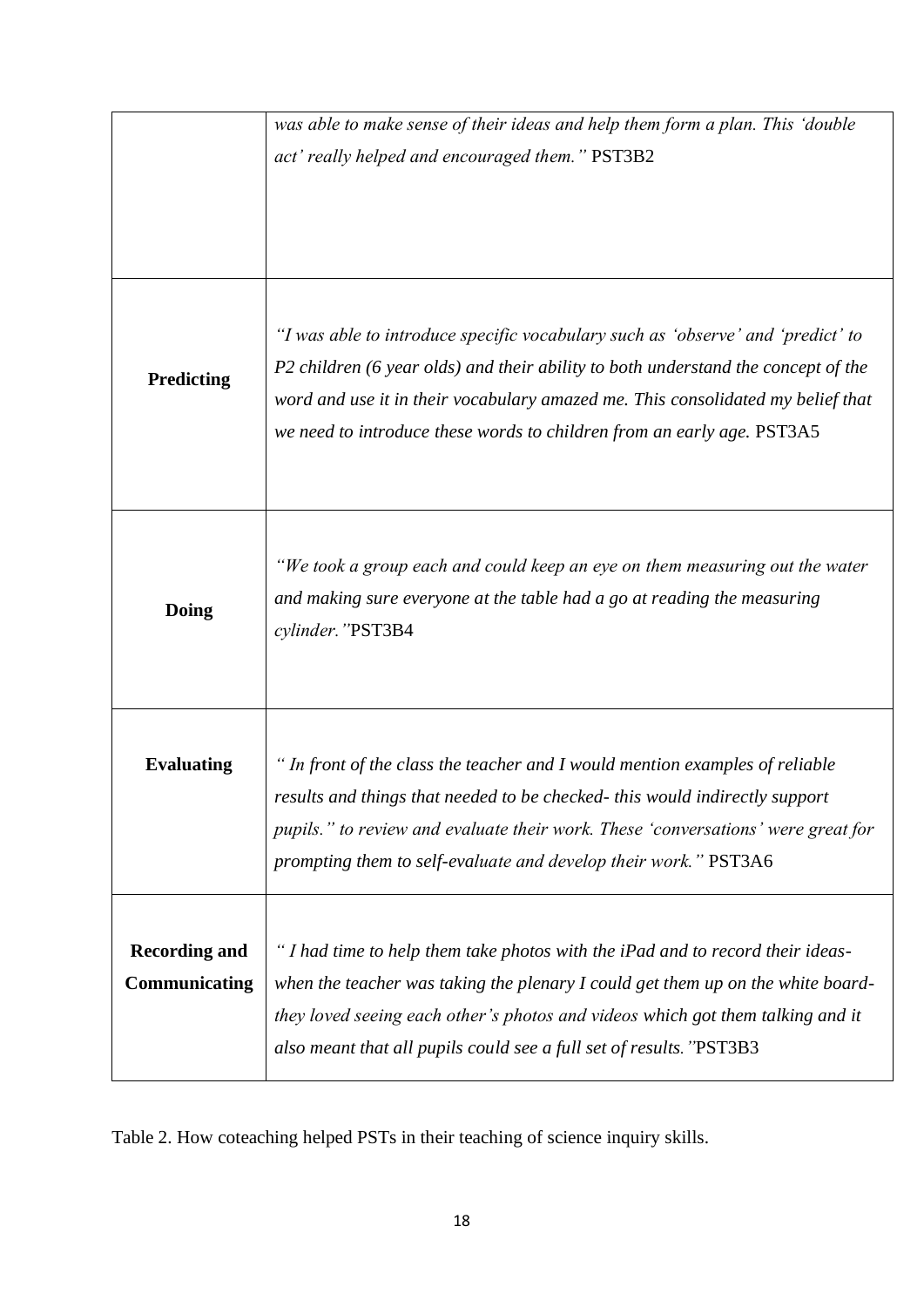Year 3B pre-service teachers reported benefitting greatly from actively contributing to a funded curriculum development project. They valued working alongside science subject leaders and attending the project planning and resource production days. These experiences, rare for undergraduates, provided an insight into the skills and disposition required of an effective subject leader. Lawrence (2011) points out that new subject leaders may have had few opportunities during initial teacher training or early career to observe and learn from good practice in primary science teaching and leadership and cautions that subject leadership training can be limited to generic courses which do not address the subject and pedagogical knowledge needed to support colleagues.

#### **Conclusion and implications**

We have highlighted the importance of adopting an inquiry-based approach to teaching science in primary school and established the challenges faced by teacher educators as they seek ways to develop this aspect of PST's practice. This study has described a model for coteaching IBS which addresses the cognitive and affective needs of PSTs as they progress through their ITE programme and develops their competence and confidence in teaching science through inquiry. Our progressive model of coteaching firstly facilitates peer collaboration and support to help develop novices' teaching skills and allow them to come to terms with the professional routines and practices required of a teacher, particularly planning and evaluation. Coteaching with in-service teachers provides a more detailed examination of classroom practice and enables PSTs to benefit from the situated local knowledge of the experienced teacher as they adapt their theoretical understanding of science inquiry to the real context of the particular classroom and science topic. The opportunity to coteach with science subject leaders and to create new forms of practice further extends PSTs expertise and nurtures professional agency and a more critical and reflective mind set.

Whilst the focus of this paper has been on ITE our findings also point to the value of coteaching as a method for developing the practice of in-service teachers and for the creation of new forms of pedagogy, as well as new resources. The low profile of science and IBS within primary schools makes for a less than ideal environment in which to prepare the teachers of the future and is likely to produce newly qualified teachers who are unskilled in this form of teaching and disinclined to adapt this approach or espouse an inquiry culture around the school. Figure 4 shows how this can result in a cycle of teacher education where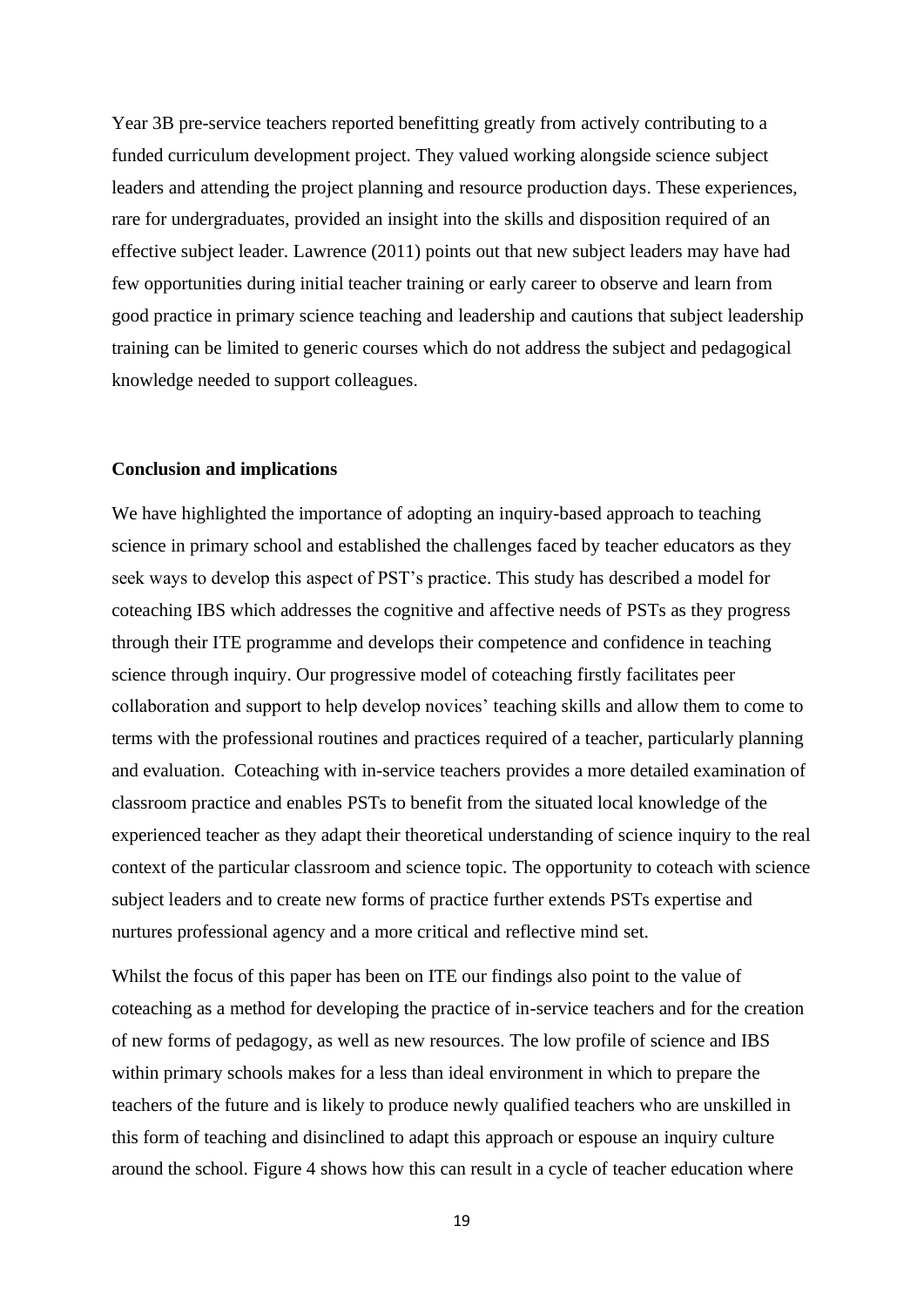current practices are merely replicated and consolidated by the next generation of practitioners. In contrast, coteaching offers the means to both grow the practice of pre-and inservice teachers and promote a culture of professional growth. The synergy resulting from two teachers working together can reach further and wider than the classroom practice of the two individuals and thus elevate the science practice of the whole school and science education community. This in turn will provide an even richer learning environment in which future cohorts of PSTs can continue to further explore and refine practice. Just as we learn through teaching, we can grow through coteaching.



Figure 4. Sole reliance on the placement model of school experience may result in a cycle of decline for IBS.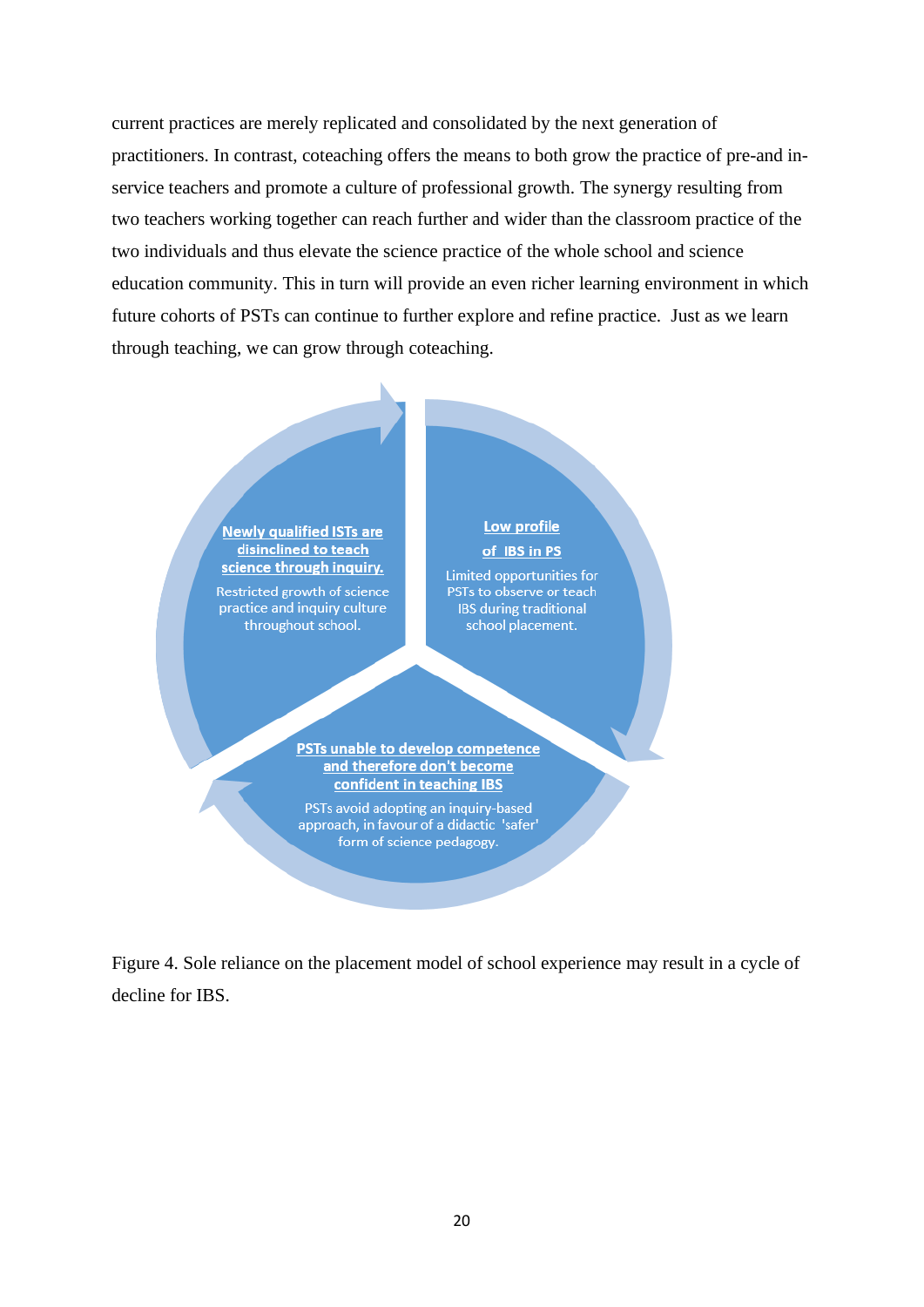#### **References**

Alexander, R., 2010 Children, their world, their education. *Final report and recommendations of the Cambridge Primary Review*. London: Routledge

Bacharach, N., T. Heck, and K. Dahlberg, 2007. Collaboratively researching the impact of a coteaching model of student teaching. In *annual meeting of the American Educational Research Association, Chicago, IL*.

Bahçivan, E., 2017. Implementing Microteaching Lesson Study with a Group of Preservice Science Teachers: An Encouraging Attempt of Action Research. *International Online Journal of Educational Sciences*, *9*(3).

Bahcivan, E. and W.W. Cobern. 2016. Investigating coherence among Turkish elementary science teachers' teaching belief systems, pedagogical content knowledge and practice. *Australian Journal of Teacher Education (Online)*, *41*(10), p.63.

Blackmore, K., C. Howard, and A. Kington 2013 Trainee teachers' experience of primary science teaching and the perceived impact on their developing professional identity. *European Journal of Teacher Education*, 41(4),p 529-548.

Confederation of British Industry, 2015 *Tomorrow's World: Inspiring Primary Scientists.*  London: CBI

Cohen, L.,L. Manion, and K. Morrison, 2011 *Research Methods in Education* Seventh Edition, London: Routledge.

Confederation of British Industry (CBI) 2015. *Tomorrow's world: Inspiring primary scientists.* London: Brunel University.

Council for Curriculum Examination and Assessment (CCEA) 2017 *Science and Technology within The World Around Us Progression Guidance. Belfast: CCEA* 

*Available at*

*[https://ccea.org.uk/downloads/docs/ccea](https://ccea.org.uk/downloads/docs/ccea-asset/Curriculum/Science%20and%20Technology%3A%20Progression%20Guidance.pdf)[asset/Curriculum/Science%20and%20Technology%3A%20Progression%20Guidance.pdf](https://ccea.org.uk/downloads/docs/ccea-asset/Curriculum/Science%20and%20Technology%3A%20Progression%20Guidance.pdf)*

Dewey, J. 1938 *Experience and Education*. New York: Simon and Schuster.

d'Alessio, M.A., 2018. The effect of microteaching on science teaching self-efficacy beliefs in preservice elementary teachers. *Journal of science teacher education*, *29*(6), pp.441-467.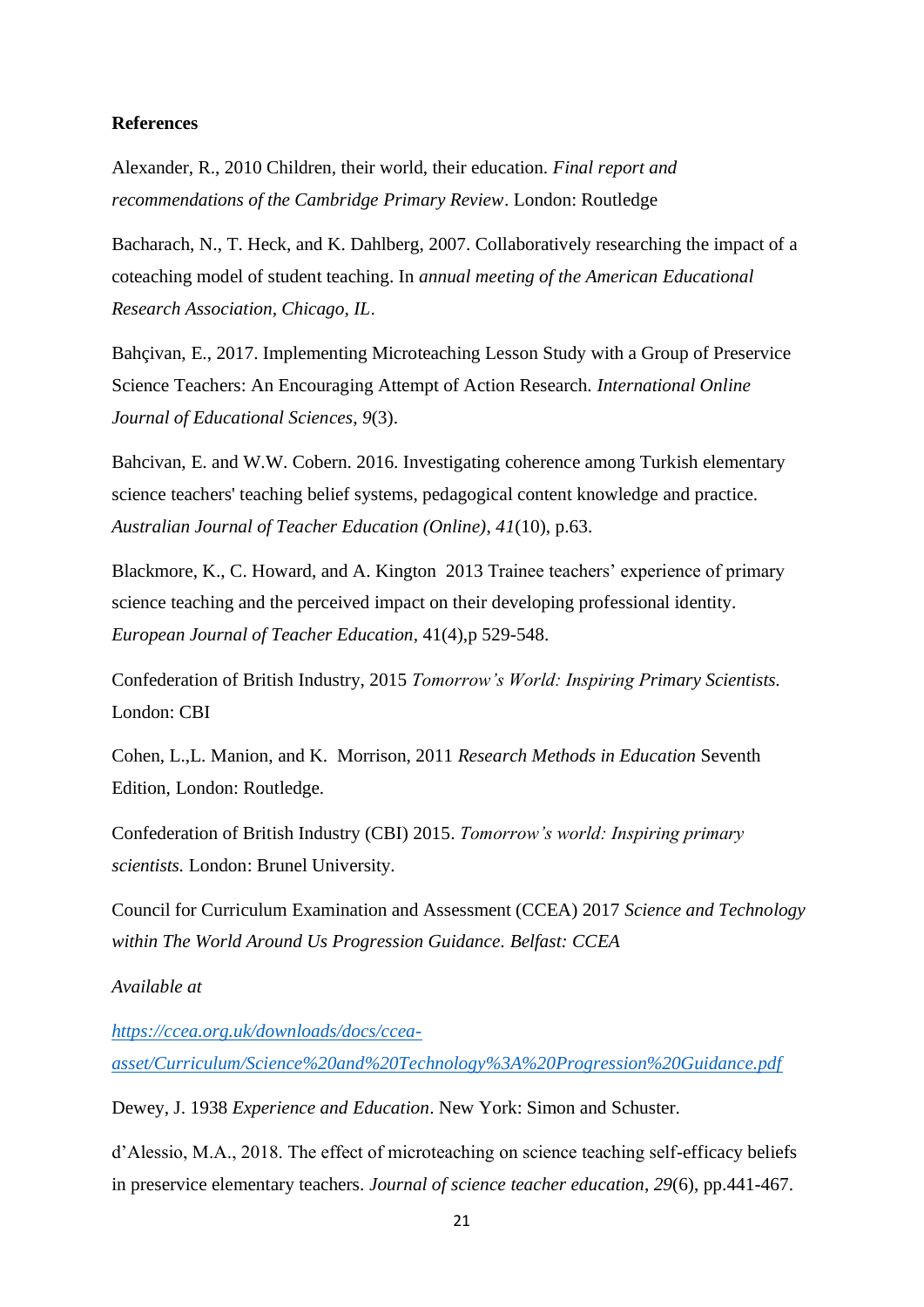Goodlad, J.I., 1984. *A place called school. Prospects for the future*. McGraw-Hill Book Comp

Grenier, M.A., 2011. Coteaching in physical education: A strategy for inclusive practice. *Adapted Physical Activity Quarterly*, *28*(2), pp.95-112.

Grossman P. and M. McDonald 2008 Back to the Future: Directions for Research in Teaching and Teacher Education *American Educational Research Journal* March 2008, Vol. 45, No. 1, pp. 184 –205

Guise, M., Habib, M., Thiessen, K. and Robbins, A., 2017. Continuum of co-teaching implementation: Moving from traditional student teaching to co-teaching. *Teaching and Teacher Education*, *66*, pp.370-382.

Harlen, W. 2011 Why is learning science important in primary schools. Chapter 1 in Harlen, W. (Ed) *ASE Guide to Primary Science Education (New Edition).* Hertfordshire: Association for Science Education (ASE).

Harlen, W. 2014 Helping children's development of inquiry skills. *Inquiry in Primary Science Education* (IPSE), Available at:

[http://prisci.net/IPSE/papers/3%20IPSE%20Volume%201%20No%201%20Wynne%20Harle](http://prisci.net/IPSE/papers/3%20IPSE%20Volume%201%20No%201%20Wynne%20Harlen%20p%205%20-%2019.pdf) [n%20p%205%20-%2019.pdf](http://prisci.net/IPSE/papers/3%20IPSE%20Volume%201%20No%201%20Wynne%20Harlen%20p%205%20-%2019.pdf) Accessed 25 June 2020

Hodson, D., and J. Hodson 1998. From constructivism to social constructivism: a Vygotskyan perspective on teaching and learning science. *School Science Review*, *79*, 33-41.

Jones, M.M. 2008 Collaborative partnerships: A model for science teacher education and professional development. *Australian Journal of Teacher Education*, *33*(3), p.61-75

Kerin, M. and C. Murphy. 2015 Exploring the impact of coteaching on pre-service music teachers, Asia-Pacific Journal of Teacher Education, 43(4): 309-323.

Lawrence, L., 2011. The science subject leader. pp.133-40. In Harlen ,W (Ed) *ASE Guide to Primary Science Education, new edn*. Hatfield: ASE,

Lemke, J. L. 1990 *Talking Science: Language, learning, and values*. Norwood,NJ: Ablex.

Lowry, C. 2017 *An Investigation into the attitudes and confidence levels of prospective teachers in delivering science in the primary classroom*. Undergraduate Dissertation. Belfast: Stranmillis University College.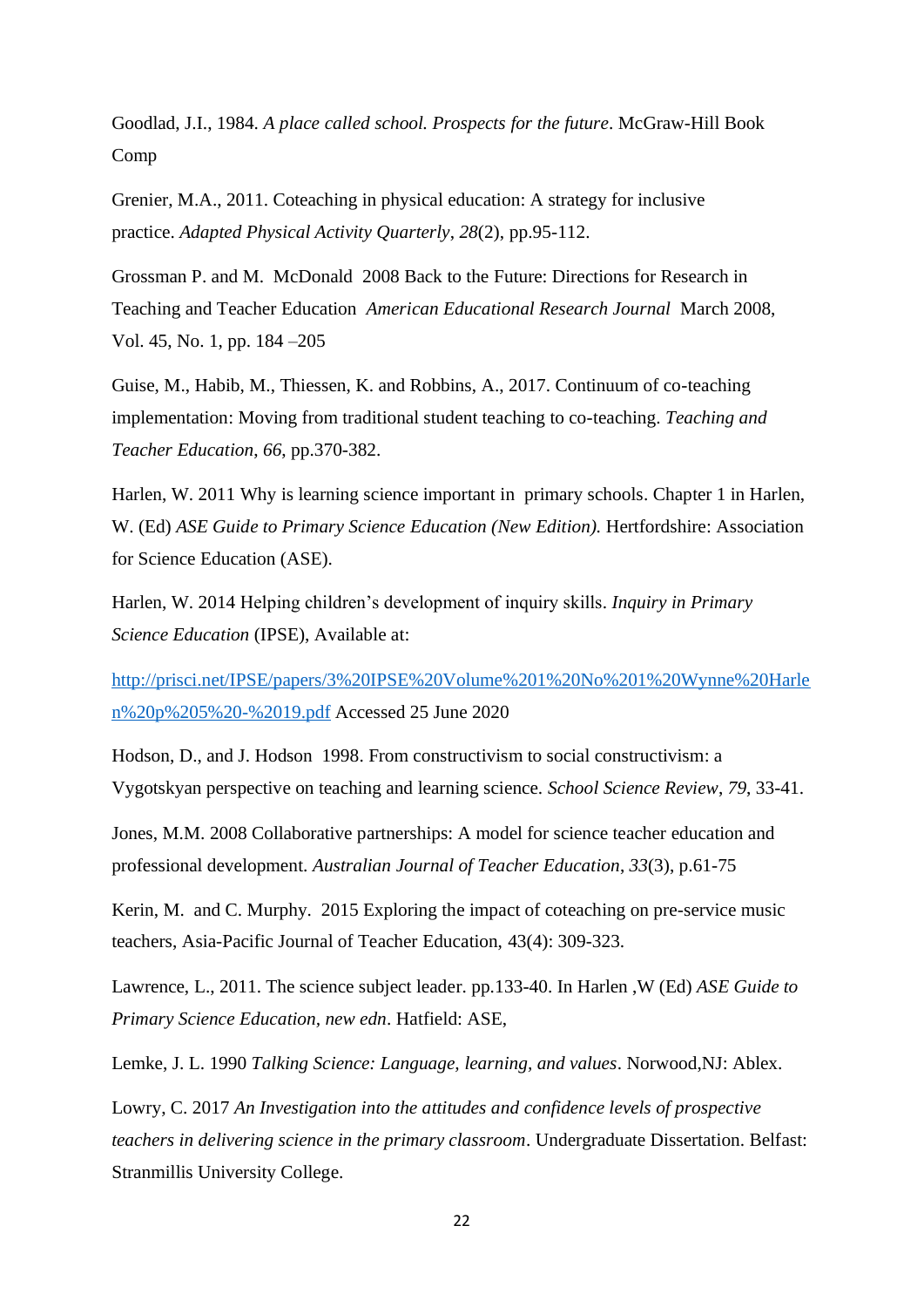Murphy, C and K. Scantlebury, 2011 Coteaching in science and mathematics: a Vygotskian framework for enhancing teacher professional development to effect classroom transformation., *NARST*, *Orlando*, *April 2011*

Muphy, C., L. Bianchi, J.F. McCullagh, and K. Kerr 2013 Scaling up higher order thinking skills and personal capabilities in primary science: Theory-into-policy-into-practice. *Thinking Skills and Creativity,* 10, 173-188.

Murphy, C., K. Scantlebury and C. Milne 2015. Using Vygotsky's zone of proximal development to propose and test an explanatory model for conceptualising coteaching in preservice science teacher education. *Asia-Pacific Journal of Teacher Education*, 43: 4, 281- 295.

Murphy, C. 2016 *Coteaching in Teacher Education: Innovative Pedagogy for Excellence*. St Albans: Critical Publishing.

National Research Council, 2012. *A framework for K-12 science education: Practices, crosscutting concepts, and core ideas*. National Academies Press.

Osborne, J. and Dillon, J., 2008. *Science education in Europe: Critical reflections* (Vol. 13). London: The Nuffield Foundation.

Pajares, M.F., 1992. Teachers' beliefs and educational research: Cleaning up a messy construct. *Review of educational research*, *62*(3), pp.307-332.

Parry, S., E. Britten,E., and M. Allen. 2019 Where has all the science gone? *Primary science*, 157:14-16

Primary Science Teaching Trust PSTT 2019 [https://pstt.org.uk/application/files/4015/7685/3181/TAPS\\_NI\\_Booklet\\_Nov19\\_with\\_hyperli](https://pstt.org.uk/application/files/4015/7685/3181/TAPS_NI_Booklet_Nov19_with_hyperlinks.pdfAccessed%202%20July%202020) [nks.pdfAccessed 2 July 2020](https://pstt.org.uk/application/files/4015/7685/3181/TAPS_NI_Booklet_Nov19_with_hyperlinks.pdfAccessed%202%20July%202020)

Qvortrup, L., 2008. The first global education forum. *Teacher Education Quarterly*, *1*(2).

Royal Society 2010 *The Scientific Century. Securing our future prosperity.* Available at

[https://royalsociety.org/~/media/royal\\_society\\_content/policy/publications/2010/4294970126](https://royalsociety.org/~/media/royal_society_content/policy/publications/2010/4294970126.pdf) [.pdf](https://royalsociety.org/~/media/royal_society_content/policy/publications/2010/4294970126.pdf) Accessed 25 June 2020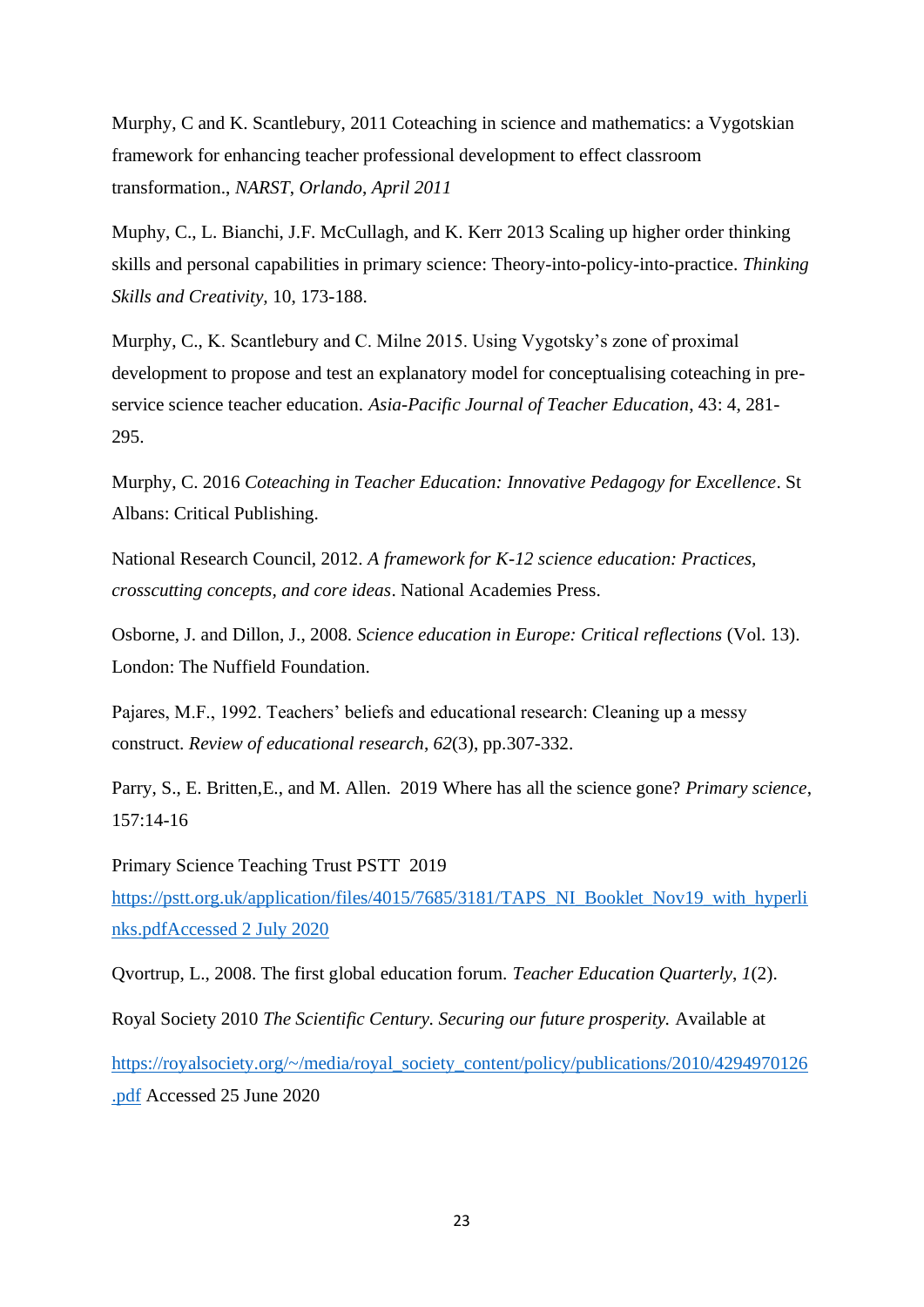Santagata, S., C. Zannoni, and J.W. Stigler. 2007. The role of lesson analysis in pre-service teacher education: an empirical investigation of teacher learning from a virtual video-based field experience. *Journal of Mathematics Teacher Education* 10: 123–140

Shepel, E. L. 1999 Reflective thinking in educational praxis: analysis of multiple perspectives. *Educational Foundations, 13*(3), 69-88.

Siry, C. and S. N. Martin. 2014 Facilitating reflexivity in preservice science teacher education using video analysis and cogenerative dialogue in field-based methods courses. *EURASIA Journal of Mathematics, Science and Technology Education*, *10*(5), pp.481-508.

Smidt, S. 2009 *Introducing Vygotsky*. London & New York: Routledge.

Staver, J. R. 1998. Constructivism: sounding theory for explicating the practice of science and science teaching. *Journal of Research in Science Teaching*, 35, 501-520.

Stetsenko, A., 2011 From relational ontology to transformative activist stance on development and learning: Expanding Vygotsky's (CHAT) project. In *Marxism and education* (pp. 165-192). Palgrave Macmillan, New York

Thom, J. 2018 *Slow Teaching: On finding calm, clarity and impact in the classroom*. Melton: John Catt Education Ltd.

Thomas, J.A. and J.E. Pedersen, 2003 Reforming elementary science teacher preparation: What about extant teaching beliefs?. *School Science and Mathematics*, *103*(7), pp.319-330.

Warford, M. K. 2011 The zone of proximal teacher development. *Teaching and Teacher Education*, *27*, 252-258.

Wertsch, J. 1985 *Vygotsky and the social formation of mind*. Cambridge, MA: Harvard University.

Wilson, S.M., 2013. Professional development for science teachers. *Science*, *340*(6130), pp.310-313.

Vygotsky, L. S. 2004. Thinking and speech. In R. Rieber & D. Robinson (Eds.),Essential Vygotsky(pp. 33–148). New York etc.: Kluwer Academic/Plenum *(4) (PDF) From Relational Ontology to Transformative Activist Stance on Development and Learning*. Available from: